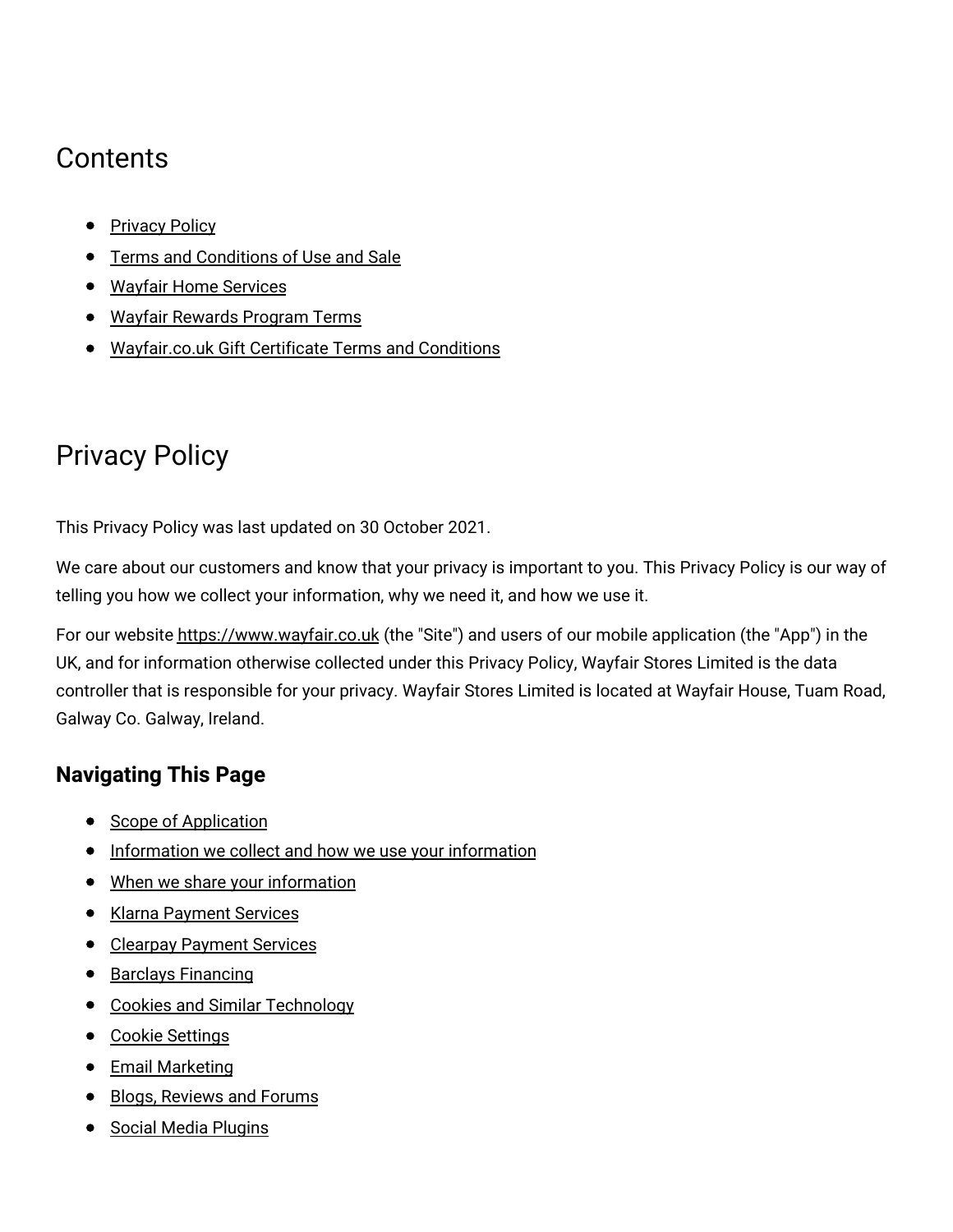- Our Security [Measures](#security_measures)
- Keeping your [Information](#keeping_information)
- Your Rights and [Choices](#rights)
- **•** [Transfers](#transfers) Outside of Europe
- Third [Party](#third_party) Links
- [Children's](#minors) Privacy
- [Changes](#changes) to this Privacy Policy
- How to Contact Us / Data [Protection](#contact_us) Officer

### **Scope of Application**

This Privacy Policy applies to your use of the Site and the App. If you visit another website, including another Wayfair website, the privacy policy of that website will apply. Please review that website's privacy policy to understand how that website operator processes your information.

This Privacy Policy also applies to the information you provide to us after being presented with or directed to this Privacy Policy. This could be, for example, when you share your information with our call center representatives or send us a letter via postal mail. [Back](#top) to Top

## **Information We Collect and How We Use Your Information**

There are three general categories of information we collect: (1) Information you give to us; (2) Information we automatically collect from your use of the Site or the App; (3) Information we collect from third parties.

We use your information in several different ways. What we do with your information depends on when we collect it and what we collect. We may anonymize your information for any purpose permitted by applicable laws.

### **Information you give to us**

- **Your name and contact details** (such as your email address, mailing address, phone number and password)
- **Additional profile information** (such as date of birth, gender, location and preferred language)
- **Your payment information** (such as your credit/debit card number, security/CVV code, and expiration date)
- **Your financing information** (such as employment and income)
- **Your communications and contact history with us** (such service call recordings, chat and instant messages, or communications with our social media channels)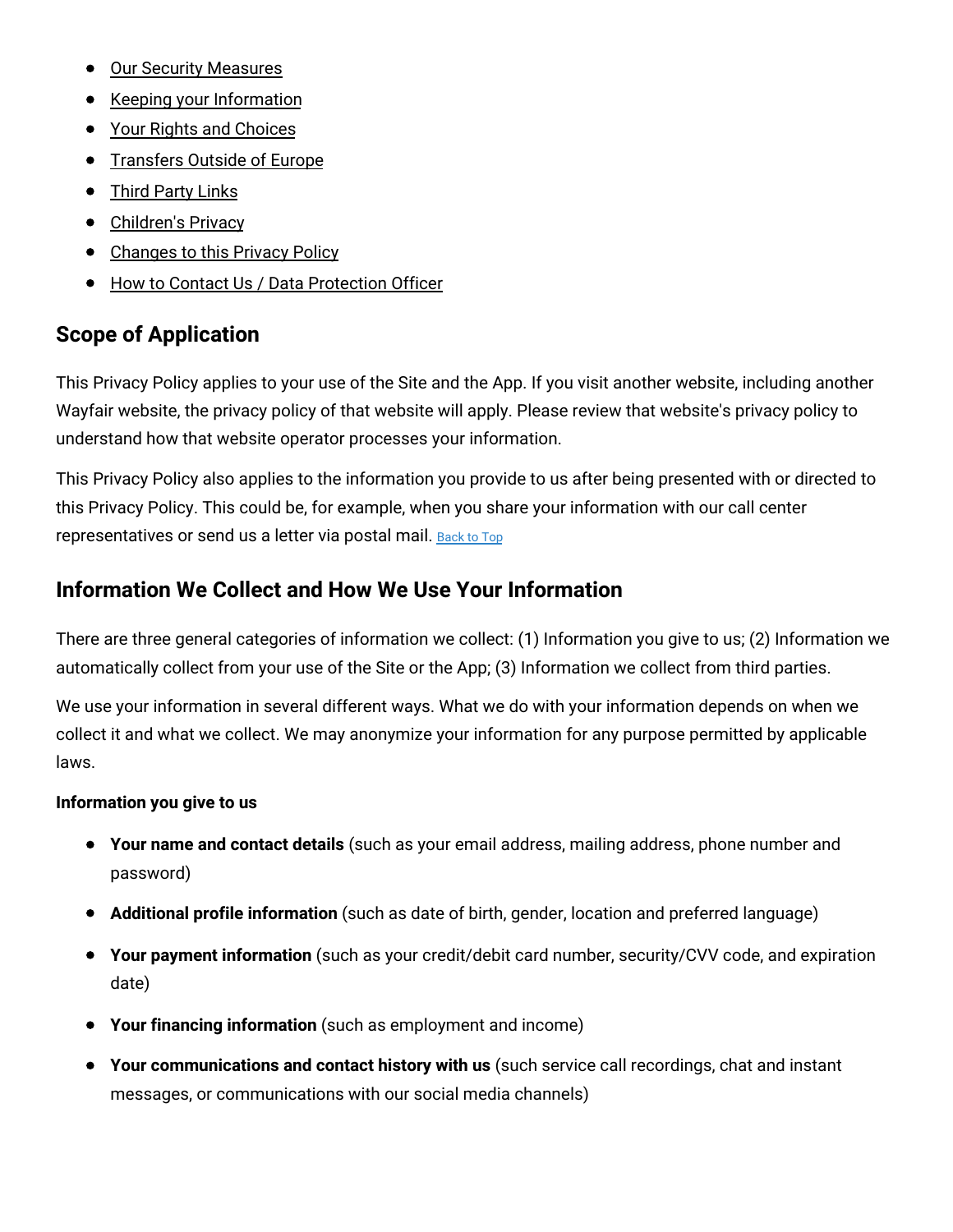**Other information** (such as product reviews, forum posts, survey responses, participation in promotions, and other user-generated content)

| <b>How we use information</b><br>you give to us                          | Why we collect it                                                                                                                                                                                                                                                                                                                                            |
|--------------------------------------------------------------------------|--------------------------------------------------------------------------------------------------------------------------------------------------------------------------------------------------------------------------------------------------------------------------------------------------------------------------------------------------------------|
| Registration                                                             | We need your name and contact details to create your<br>account. This information is necessary for the<br>adequate performance of certain services and<br>offerings on the Site and the App, and to fulfil our<br>contract with you when you place an order.                                                                                                 |
| Accept payment, fulfil<br>orders, provide refunds                        | We use your name and contact details to fulfil our<br>contract with you and deliver your orders, and we use<br>your payment information to process payments and<br>comply with applicable law.                                                                                                                                                               |
| Application for financing<br>solutions offered by<br>financing providers | We collect your financing information on behalf of the<br>financing provider you choose and send the<br>information to that financing provider to facilitate your<br>application to financing products.                                                                                                                                                      |
| Sending you account<br>information                                       | We need your name and contact details to deliver<br>important account information to you, such as order<br>confirmations and notices, changes to account<br>settings, and notices about the Site, the App, or the<br>terms and policies that apply to them.                                                                                                  |
| To offer an improved<br>user experience                                  | We use your communications and contact history with<br>us, as well as other information such as additional<br>profile information, to operate, protect, improve and<br>optimize the Site and the App and to personalize and<br>customize your experience. We have a legitimate<br>interest in improving the Site and the App, as well as<br>user experience. |
| Analytics, training and<br>quality assurance                             | We use information you provide to us to train our staff,<br>improve our services, and perform other internal<br>analytics and performance monitoring. This processing                                                                                                                                                                                        |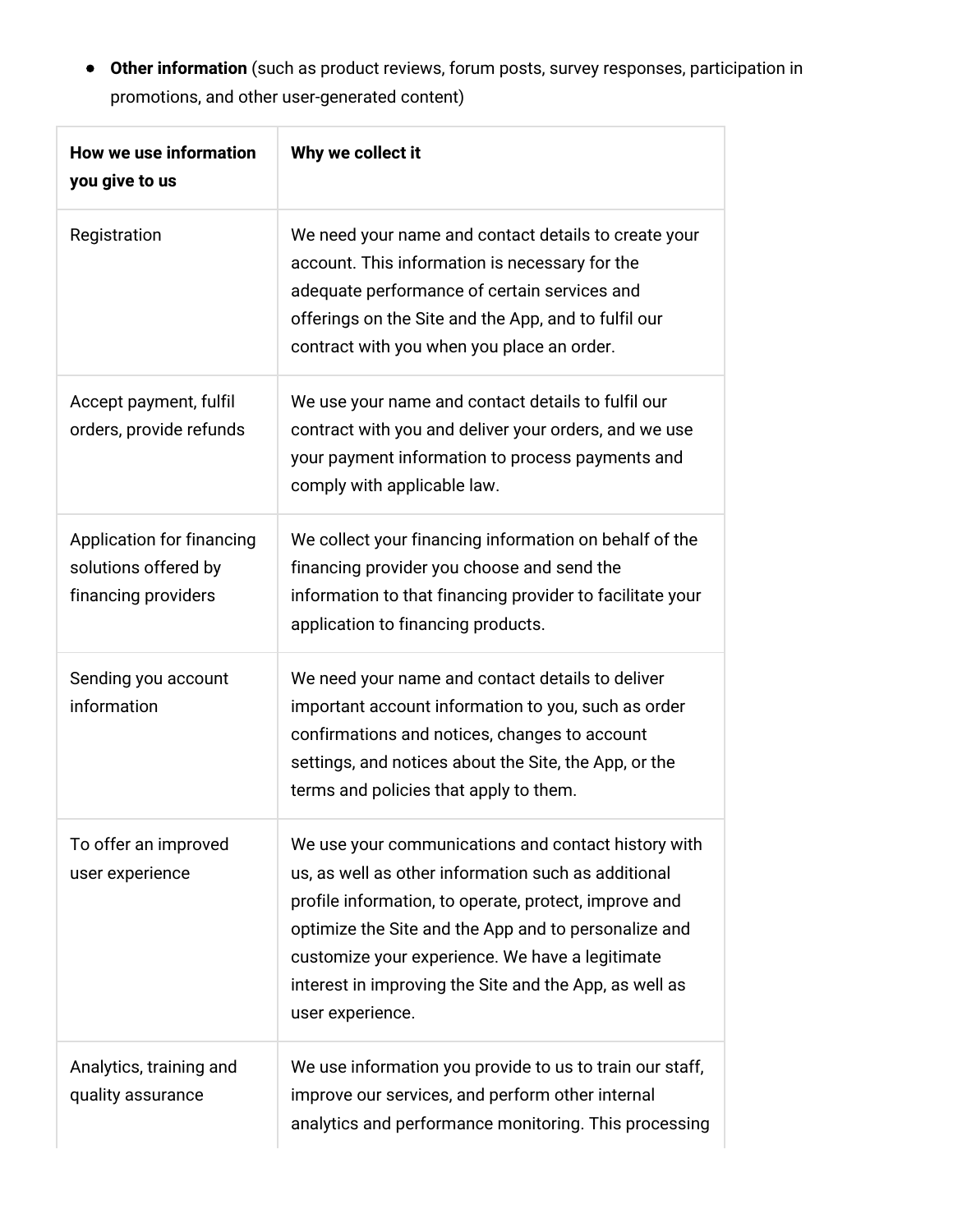|                                                | can be pursuant to your consent or pursuant to our<br>legitimate interest in detecting and preventing fraud<br>and improving our services and offerings.                                                                                                                                                                                                                                                             |
|------------------------------------------------|----------------------------------------------------------------------------------------------------------------------------------------------------------------------------------------------------------------------------------------------------------------------------------------------------------------------------------------------------------------------------------------------------------------------|
| Communication,<br>marketing and<br>advertising | We use information you provide to us to deliver and<br>personalize our communications with you, or to<br>administer referral programs, rewards, surveys,<br>sweepstakes, contests or other promotional activities.<br>This processing can be pursuant to your consent or<br>pursuant to our legitimate interest in undertaking<br>marketing activities to offer you products or services<br>that may be of interest. |

### **Information we automatically collect from your use of the Site or the App**

- **Purchase history and saved items** (such as what you bought and what you've placed in your cart or saved items)
- **Log data and device information** (such as details about how you've used the Site or the App, IP address, access dates and times, hardware and software information, device information, device event information, unique identifiers, crash data, cookie data, location data and page/product views or clicks)
- **Geo-location information** (such as IP address, browser information or mobile GPS information)
- **Cookies and similar technologies** (such as web beacons, pixels, and mobile identifiers)

| How we use information<br>we automatically collect    | Why we collect it                                                                                                                                                                                                                                                     |
|-------------------------------------------------------|-----------------------------------------------------------------------------------------------------------------------------------------------------------------------------------------------------------------------------------------------------------------------|
| To provide customer<br>service and process<br>returns | We use your saved products to help you make a<br>purchase, and we use your purchase history to uphold<br>our contract with you and ensure that you've had a<br>great customer experience.                                                                             |
| To offer an improved<br>user experience               | We use your log data and device information to<br>operate, protect, improve and optimize the Site and the<br>App and to personalize and customize your experience.<br>We have a legitimate interest in improving the Site and<br>the App, as well as user experience. |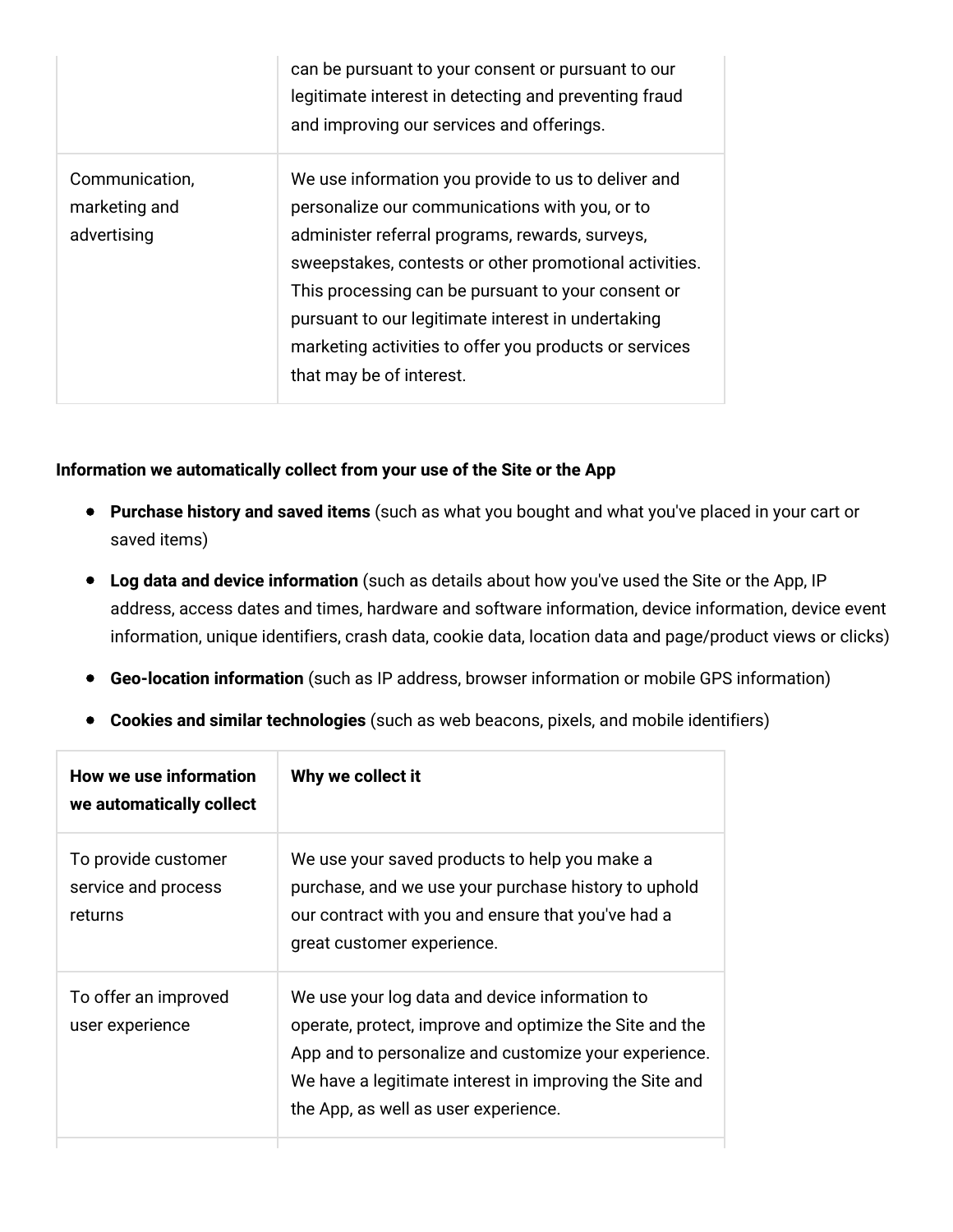| To create and maintain a<br>secure environment | We have a legitimate interest in protecting the Site and<br>the App, to comply with applicable law and to measure<br>the adequate performance of our contract with you.                                                                                                                                                                     |
|------------------------------------------------|---------------------------------------------------------------------------------------------------------------------------------------------------------------------------------------------------------------------------------------------------------------------------------------------------------------------------------------------|
| Analytics, training and<br>quality assurance   | We use automatically collected information to train our<br>staff and perform internal analytics and performance<br>monitoring. We have a legitimate interest in detecting<br>and preventing fraud and improving our services and<br>offerings.                                                                                              |
| Communication,<br>marketing and<br>advertising | We use automatically collected information such as<br>cookies and similar technologies to provide the most<br>relevant advertising to you. This processing can be<br>pursuant to your consent or pursuant to our legitimate<br>interest in undertaking marketing activities to offer you<br>products or services that might be of interest. |

**Information we collect from third parties,** such as third party services (such as if you link, connect, or login to the Site or the App with your Google, Facebook, Instagram or Twitter accounts) or other sources (such as your contacts or brands we partner with)

- **Your name and contact details** (such as your email address, mailing address, phone number and password)
- **Social media handles** (such as your Twitter or Instagram handle)
- **Other information** (such as demographic data, fraud detection information and information about you and your activities, experiences and interactions on and off the Site and the App)

| How we use information<br>from third parties | Why we collect it                                                                                                                                                                                                                                                                                                                                                    |
|----------------------------------------------|----------------------------------------------------------------------------------------------------------------------------------------------------------------------------------------------------------------------------------------------------------------------------------------------------------------------------------------------------------------------|
| Registration and profile                     | We will use information from third party services if you<br>register with us using another service, such as<br>Facebook. Connecting to third-party applications or<br>services is optional. If you create your account by<br>connecting through another service, we will collect<br>public information from that connected account to help<br>complete your profile. |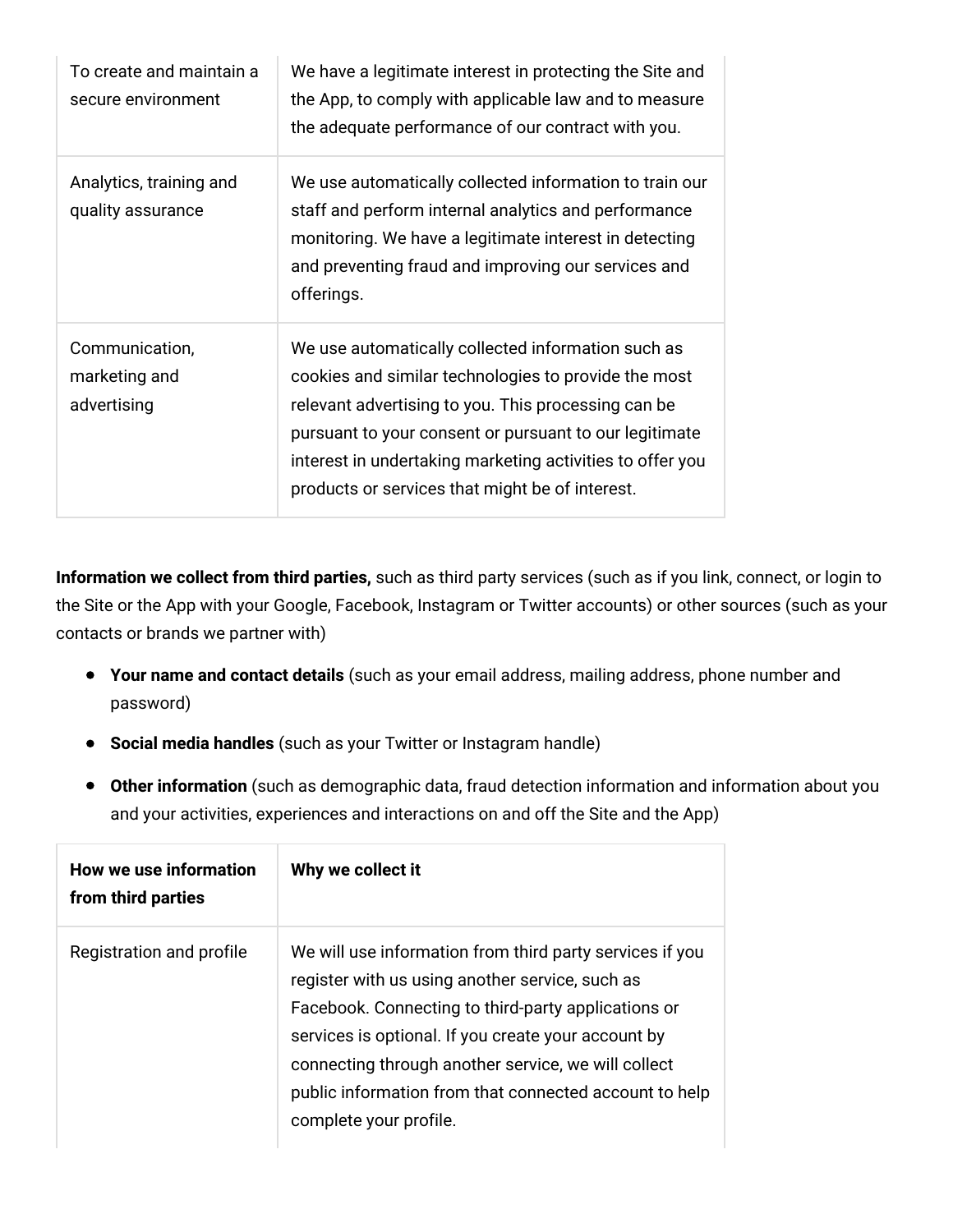| Communication,<br>marketing and<br>advertising | We use information we collect or receive from third<br>parties to deliver and personalize our communications<br>with you, or to administer referral programs, rewards,<br>surveys, sweepstakes, contests or other promotional<br>activities. This processing can be pursuant to your<br>consent or pursuant to our legitimate interest in<br>undertaking marketing activities to offer you products<br>or services that may be of interest. |
|------------------------------------------------|---------------------------------------------------------------------------------------------------------------------------------------------------------------------------------------------------------------------------------------------------------------------------------------------------------------------------------------------------------------------------------------------------------------------------------------------|
| Non-member referrals                           | We obtain your information from a friend or other<br>contact who wants to invite you to use the Site or App.<br>We will use your information to facilitate your invitation<br>and administer our referral program.                                                                                                                                                                                                                          |
| To create and maintain a<br>secure environment | We obtain your information from third party service<br>providers and/or partners (e.g. identity verification<br>services) and combine it with information we have<br>about you for fraud prevention and risk assessment<br>efforts. We have a legitimate interest in detecting and<br>preventing fraud and improving our services and<br>offerings.                                                                                         |

[Back](#top) to Top

# **When We Share Your Information**

We share your information with the following categories of recipients as an essential part of being able to provide the Site, the App and related services, including customer service, to you:

- Wayfair affiliates, including Wayfair LLC (Wayfair's parent company) in the USA. We share your information among our affiliates because each is responsible for different Wayfair activities. For example, Wayfair LLC directs and controls our global marketing and customer service activities. We share your information with Wayfair LLC so that we can provide our services to you.
- Companies and individuals that help us deliver our products to you, such as suppliers, payment service providers, logistics professionals, and delivery and freight companies.
- Professional service providers who help us run our business, such as marketing companies, software vendors, consultants, and advertising partners.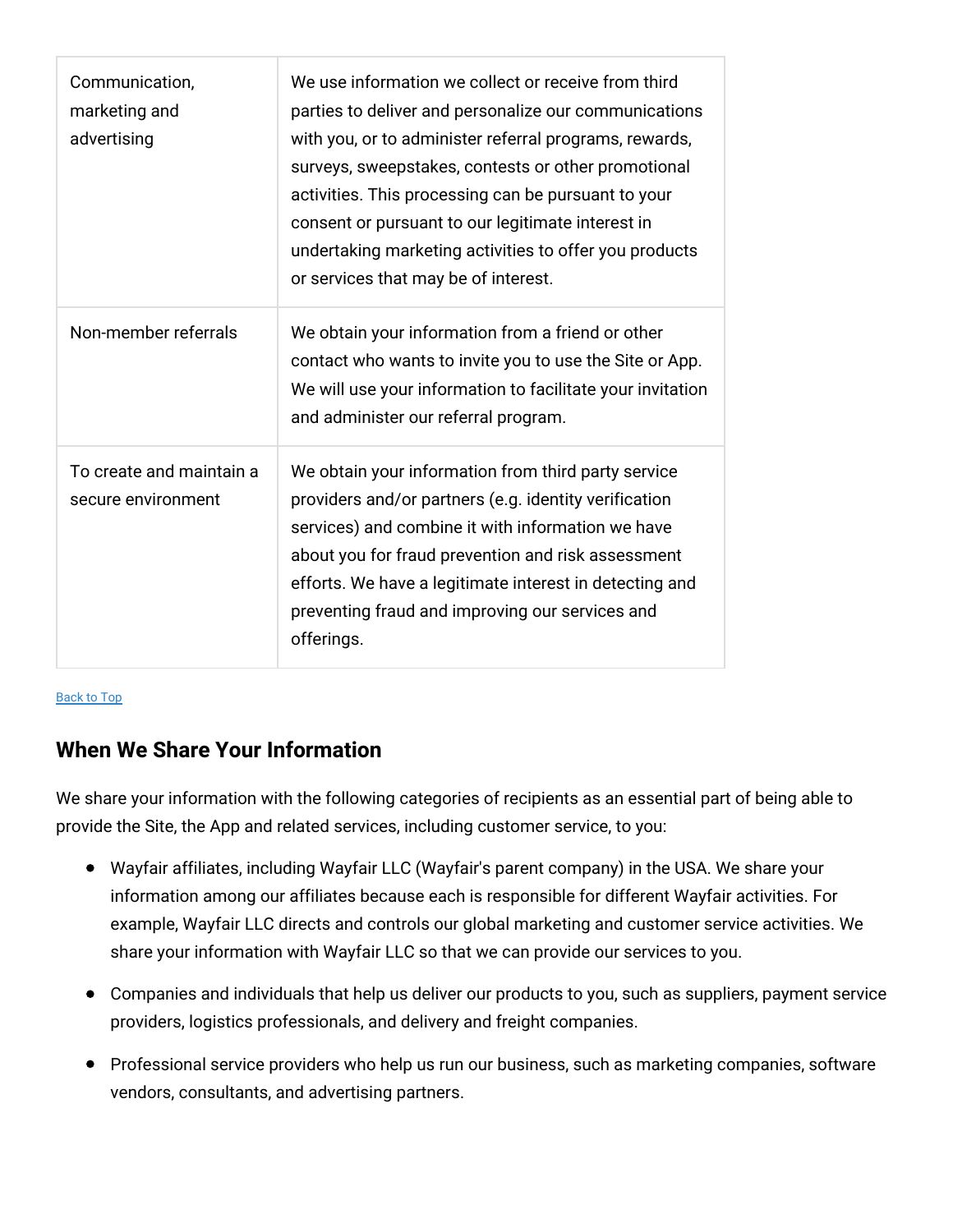- Companies approved by you, such as social media sites (if you choose to link your accounts to us) and payment processors (such as Worldpay) or financing providers (such as Barclays) if you choose to use their service.
- Government and law enforcement agencies, to (i) comply with a legal process, subpoena, order, or other legal or regulatory requirement; (ii) enforce our Terms of Use or other policies; or (iii) pursue available legal remedies or defend legal claims.

We share your information with third parties only as described in this Privacy Policy, with your consent, and as disclosed at the time we collect your information. We may anonymize your information and share such anonymized information with third parties for any purpose permitted by applicable laws. [Back](#top) to Top

### **Klarna Payment Services**

In order to be able to offer you Klarna's payment options, we will pass to Klarna certain of your personal information, such as contact and order details, in order for Klarna to assess whether you qualify for their payment options and to tailor the payment options for you.

General information on Klarna you can find [here.](https://www.klarna.com/uk/) Your personal data is handled in accordance with applicable data protection law and in accordance with the information in Klarna's privacy policy. [Back](#top) to Top

### **Clearpay Payment Services**

In order to be able to offer you Clearpay as a payment method, we will pass to Clearpay certain personal information, such as contact and order details, in order for Clearpay to assess whether you qualify for their services and to provide the services to you.

General information on Clearpay can be found [here.](https://www.clearpay.co.uk/en-GB/index) Your personal data is handled in accordance with applicable data protection law and in accordance with the information in Clearpay's privacy policy. [Back](#top) to Top

### **Barclays Financing**

If you chose to apply for a financing product offered by Barclays, we collect your financing information on behalf of Barclays. Once you have completed the application form, we send the data to Barclays and delete it immediately from our systems. We will not use your financing information for any other purpose. [Back](#top) to Top

### **Cookies and Similar Technology**

We use cookies and similar technology (such as web beacons, pixels, tags or software development kits (SDKs) in our App) when you visit our Site and App to analyze the web traffic, to optimize the performance and content of the website and to promote trust and security. Cookies are small text files that are stored by your Internet browser on your computer. We generally use the following types of cookies for the following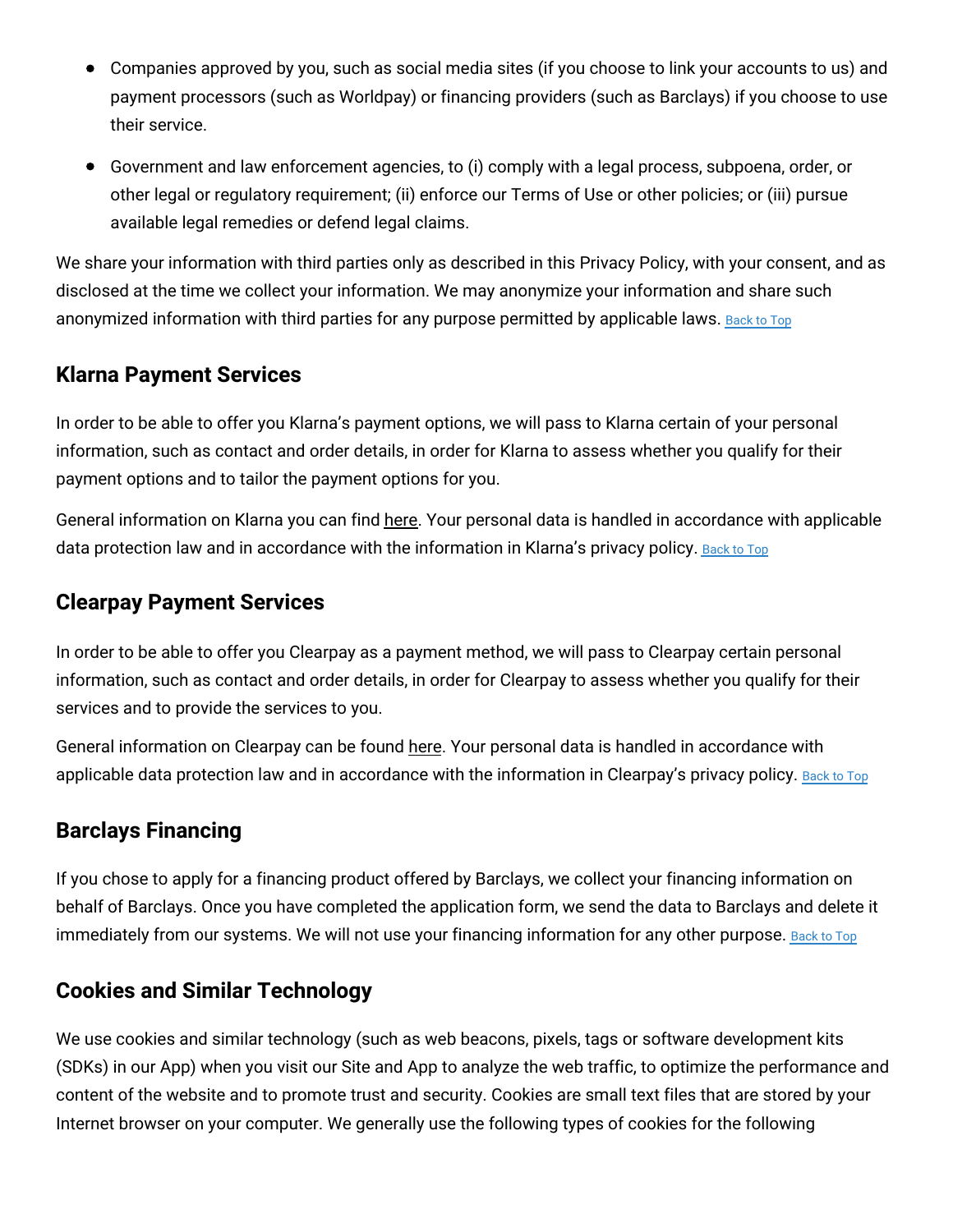purposes:

- **Necessary:** These cookies are necessary for you to interact with Wayfair.co.uk's or the app's basic features. For example, they allow you to navigate the site and app, securely access important areas like your shopping cart, and more. Also, necessary cookies are used to maintain the website's and app's security features.
- **Customer Preferences:** These cookies help us remember your actions so your site and app experience is tailored to your unique needs. This is how the site or app remembers items you viewed recently and makes certain interactions faster, like search. These cookies are also needed to preserve your preferences.
- **Analytics:** These cookies send data to Wayfair for the purpose of analysing customer behaviour so we can learn from your interactions to improve site and app experience for everyone. For instance, this data helps us better understand how users are finding information and which areas of the site or app are most helpful. This way we can evaluate Site and app performance and functionality to continuously develop, customise, and improve our services and offerings.
- **Advertising:** These cookies are needed to enable Wayfair online advertisements published on our partners' websites can be tailored to your personal interests (Behavioural Advertising). These types of cookies also limit the number of times that you see an ad and help us measure the effectiveness of our online marketing campaigns. We use cookies to help us identify and retarget users who have already taken an interest in our products both on our Site and on third-party websites. For example, we use proprietary technology to specifically target users by creating advertising material that is based on the users' previous behavior and interests. Interest-based ads are displayed based on information about your activities, such as searching or purchasing a product on the website or app, visiting websites that contain our content or ads, or interacting with our tools. We do this using various digital marketing networks and ad exchanges, as well as specific services offered by some websites and social networks, such as Facebook.

A list of all cookies (and similar technologies) that we use on our website, including more detailed explanations, can be found on our [cookie](https://terms.wayfair.io/en-UK#wfuk-cookies) listing page.

We also use web beacons (or "web bugs" or "clear GIFs") to help us identify your computer and evaluate user behaviour, such as reactions to promotions. Web beacons are small GIF files that can be hidden in other graphics, emails, or similar. The information collected by web beacons cannot be used to identify you and are not associated with information on your computer or database. [Back](#top) to Top

### **Cookie Settings**

Apart from the necessary cookies (and similar technologies), which are essential for accessing and using our website, we only use cookies (and similar technologies) with your consent, which you can grant, refuse or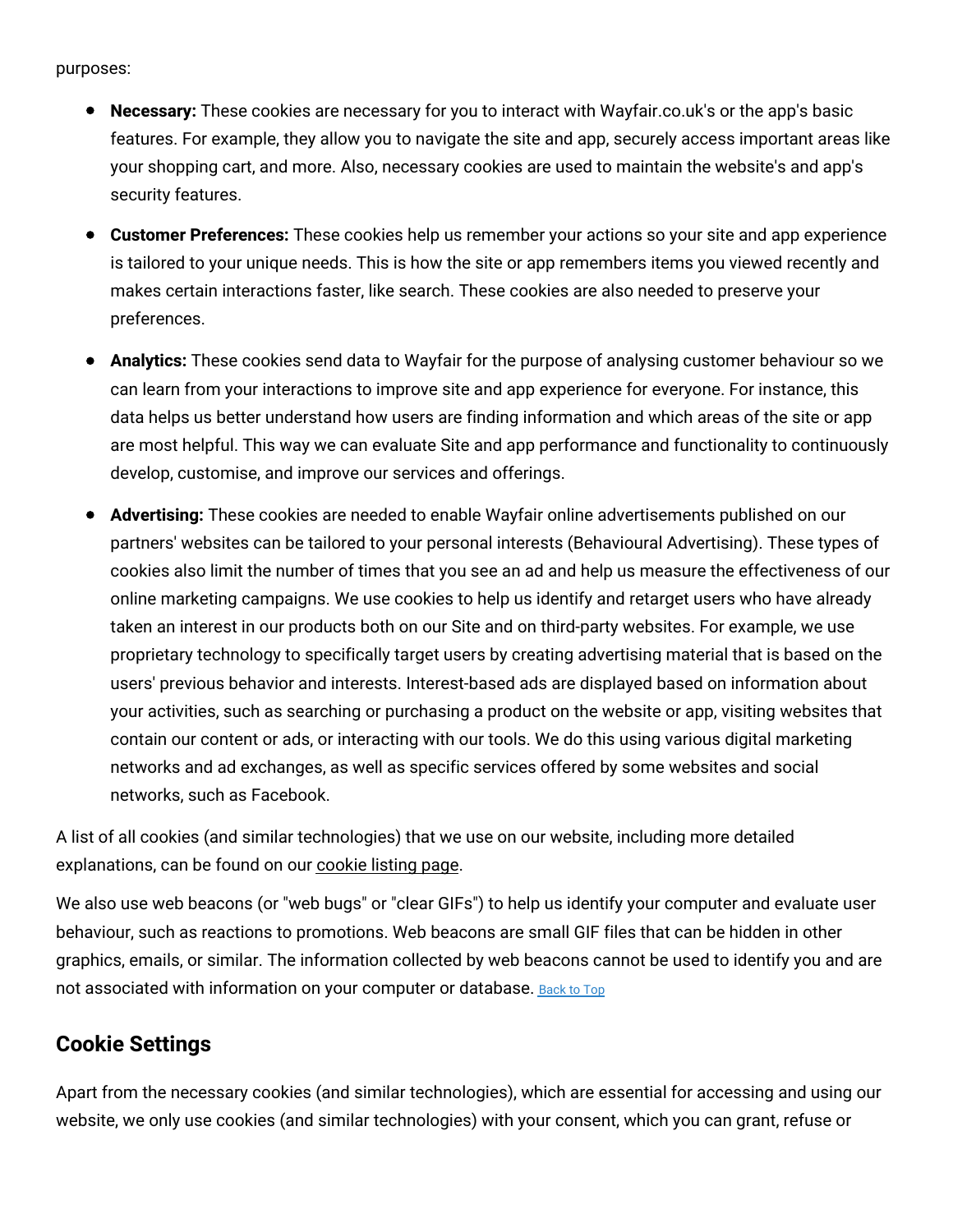revoke at any time for each type of cookie (and similar technologies). You can manage and adjust your cookie settings at any time by clicking the "Cookie Settings" link in the footer of our website. Please note that your cookie settings may be reset if you delete your browser cookies, so you may need to re-enter them.

You can also generally prevent the use of cookies by changing the settings in your web browser so that (i) it does not accept new cookies, (ii) it informs you about new cookies, or (iii) it deletes all already received cookies. By deleting or disabling future cookies, your user experience may be affected and you might not be able to take advantage of certain functions of our Site.

You can also opt-out of receiving some third-party interest based ads, or learn more about behavioural advertising, by visiting [www.youronlinechoices.eu.](http://www.youronlinechoices.eu/uk/) Please note that if you opt out of behavioural advertising, you will still see advertisements - they will just not be tailored to your interests.

To prevent web beacons on our site, you can use tools such as [AdBlock](https://adblockplus.org/chrome) Plus. To prevent web beacons in emails, please set your mail program so that no HTML is displayed in messages. Web beacons are also prevented if you read your email offline. [Back](#top) to Top

## **Email Marketing**

If you provided your consent, we will send you marketing communications by email to keep you informed of new products, promotions, and other information we think may be of interest to you. In compliance with applicable law, we will also send you marketing communication per email, if you have purchased a product from us and have not unsubscribed from receiving marketing emails. We will also send you marketing communication per postal mail.

You can stop receiving marketing messages from us at any time through your [preferences](https://www.wayfair.co.uk/v/account/email_subscriptions/manage) here or by contacting us at [DataProtectionOfficer@wayfair.com.](mailto:DataProtectionOfficer@wayfair.com) To stop direct marketing messages you can also click on the "unsubscribe" link in any marketing email you receive from us. Once you do this, we will update your profile to ensure that you do not receive further marketing messages from us. **Please note that it can take up to 48 hours to process your request and update our systems.** Note that if you request that we stop sending you marketing messages, we will not stop sending you administrative and services communications (such as order updates and other important or transactional information).

Please note that if you use more than one name, email address or account when communicating with Wayfair or using the Site of App, you may continue to receive communications from us to any name, email address or account not specified in your opt-out request. [Back](#top) to Top

### **Blogs, Reviews and Forums**

The Site and App also offers from time to time publicly-accessible blogs, reviews or forums. Any information you provide in these areas can be read, collected and used by others who access them. To request removal of your information from blogs, customer reviews or forums, please see Your Rights and [Choices](#privacy_rights) below. Please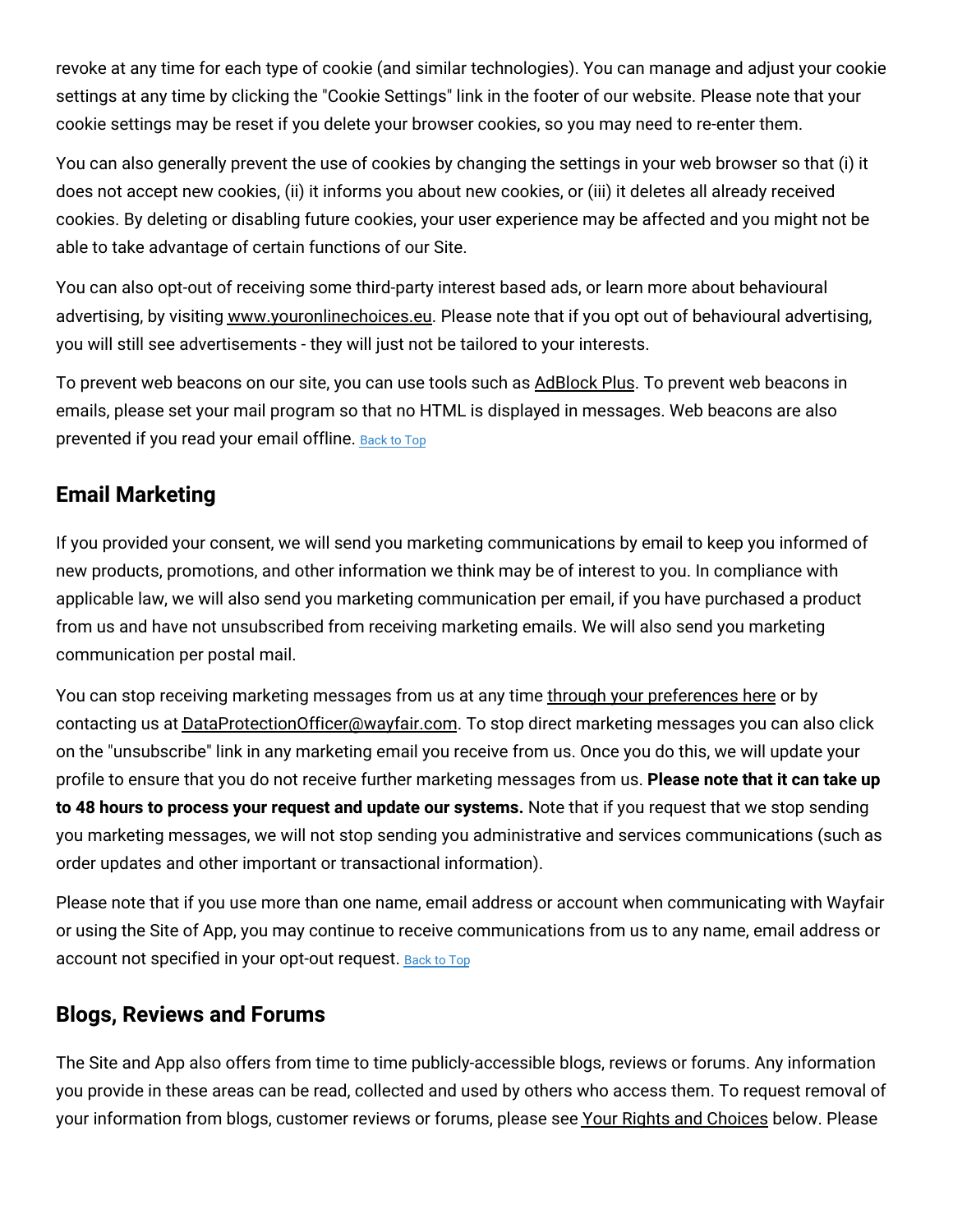note that in some cases we may be unable to remove your information. [Back](#top) to Top

# **Social Media Plugins**

The Site and the App use social plugins, which allow you to interact with us through your Facebook, Instagram, Twitter, and other social media accounts. If you visit a page of our Site or App that contains such a plugin, your browser establishes a direct connection to that social media's webservers. The content of the plugin is transmitted by the social media site directly to your browser and incorporated by the social media site into the Site or App. By integrating the plugins, the social media site receives the information that your browser has accessed the corresponding page of our Site or App, even if you do not have an account or are currently not logged in to your account. We have no control over the extent and use of information that the social media site collects using this plugin.

If you interact with a social media plugin by, for example, clicking a "Like" button or leaving a comment, the corresponding information is also transmitted directly to the social media server and stored there. Depending on your settings, the information will also be posted on the social media site and displayed to your contacts or friends on the social media site. The social media site may use this information for the purpose of advertising, market research and tailor-made pages.

To understand what information social media sites collect when you interact with their plug-ins, please review their privacy policies. You may also have the option to change your settings in the social media site to prevent the collection of your information. [Back](#top) to Top

# **Our Security Measures**

We use appropriate technical and organizational safeguards to protect your information from unauthorized use, disclosure, and loss. Data transmitted to Wayfair is encrypted using Transport Layer Security (TLS). We use a PCI compliant secure credit card processor and do not save your full credit card number on our information systems while placing an order. If you have questions about the security of your information, please contact us at [DataProtectionOfficer@wayfair.com.](mailto:DataProtectionOfficer@wayfair.com)

We encourage you to protect your password and your computer to prevent unauthorized access to your account. Remember to sign out of your account and close your browser window if you are using a shared computer in a public place such as a library or an Internet cafe. [Back](#top) to Top

# **Keeping Your Information**

We will keep your information for as long as you have an account or as long as we need it to fulfil the purpose for which it was collected or disclosed to you at the time of collection. We may also keep some of your information as required to meet legal or regulatory requirements, resolve disputes, prevent fraud or abuse, enforce our Terms of Use, or for other legitimate business purposes (so long as keeping it for such purposes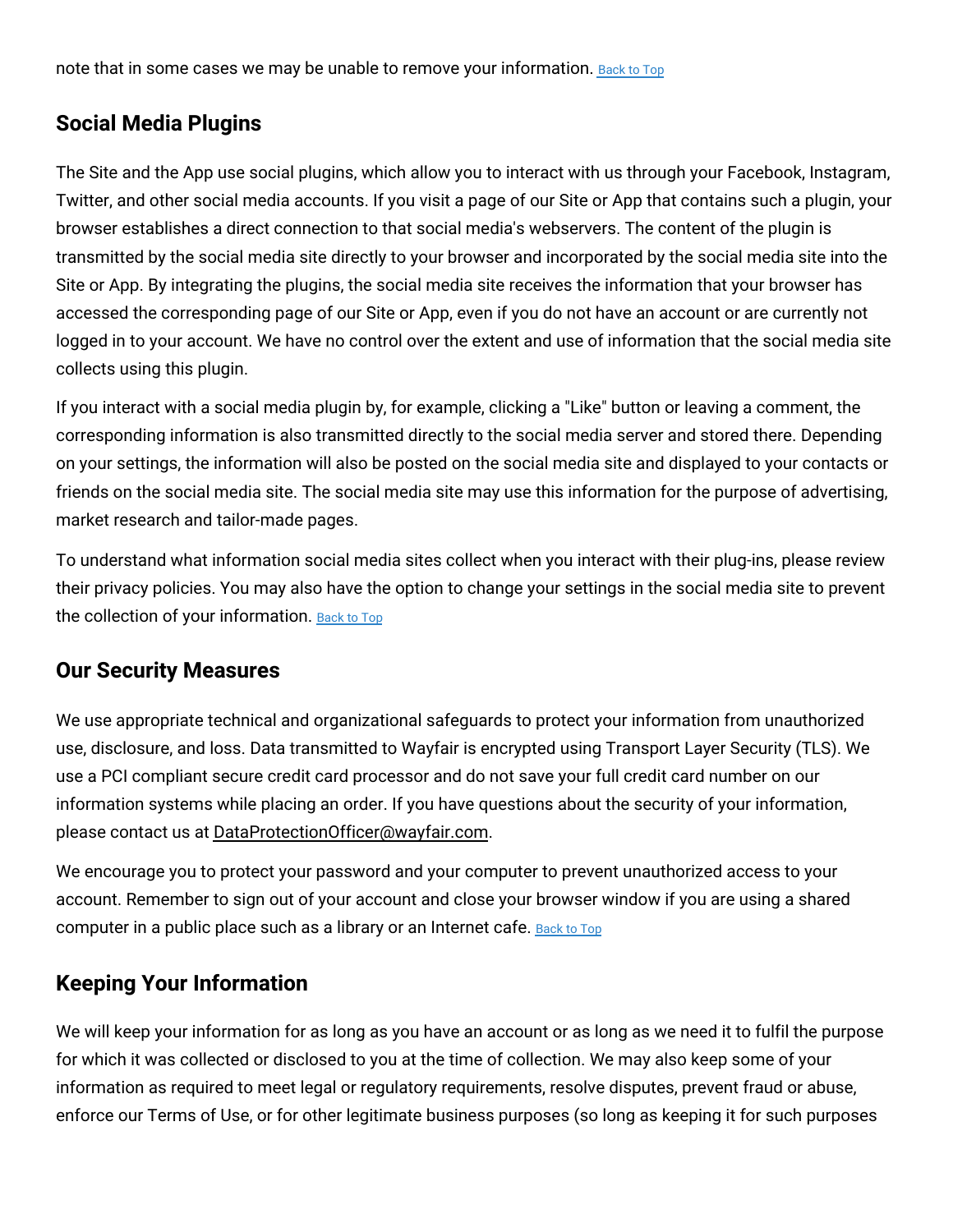does not infringe upon your privacy rights).

When we no longer have a need to keep your information, we will either delete it from our systems or anonymize it so that it no longer identifies you. [Back](#top) to Top

### **Your Rights and Choices**

You have the following rights related to the information that we maintain about you:

- The right to be informed about how your information is used. This is the reason we provide this Privacy Policy to you.
- The right to access the information we hold about you.
- The right to request the correction of inaccurate information we hold about you. You can correct some of this information in your account settings.
- In some circumstances, the right to request that we delete your information, or stop processing it or collecting it.
- The right to stop direct marketing messages, which you can do through your preferences [here](https://www.wayfair.co.uk/v/account/email_subscriptions/manage) or by clicking on any "unsubscribe" link in any marketing email you receive from us. You also have the right to withdraw, with effect for the future, your consent for other processing activities for which you have given us your consent. Regarding your cookie settings, you can do this anytime using the "Cookie Settings" link in the footer of our website.
- The right to request that we transfer your information either to you or a third party.
- **The right to, at any time, object to data processing based on legitimate interest or for direct marketing purposes.**

If you want to exercise your rights, please complete the Data Subject Request Form [here.](https://www.wayfair.co.uk/v/account/subject_access_request/index) If you have any questions or concerns, please reach out to us using the contact information below.

If you have a concern about our practices concerning the processing of Personal Data that we are not able to resolve, you have the right to lodge a complaint with our lead data protection authority, the Irish Data Protection Commissioner [\(https://www.dataprotection.ie/docs/Home/4.htm](https://www.dataprotection.ie/docs/Home/4.htm) or +353 57 868 4800), with the Information Commissioner's Office [\(https://ico.org.uk/make-a-complaint/,](https://ico.org.uk/make-a-complaint/) or 0303 123 1113) or with the data protection authority where you reside, each as applicable. [Back](#top) to Top

# **Transfers Outside of European Union / UK**

Wayfair is headquartered in the USA. While Wayfair Stores Limited is an independent entity, its operations, sales, and online presence are closely tied to Wayfair LLC (which is its parent company in the USA). As a result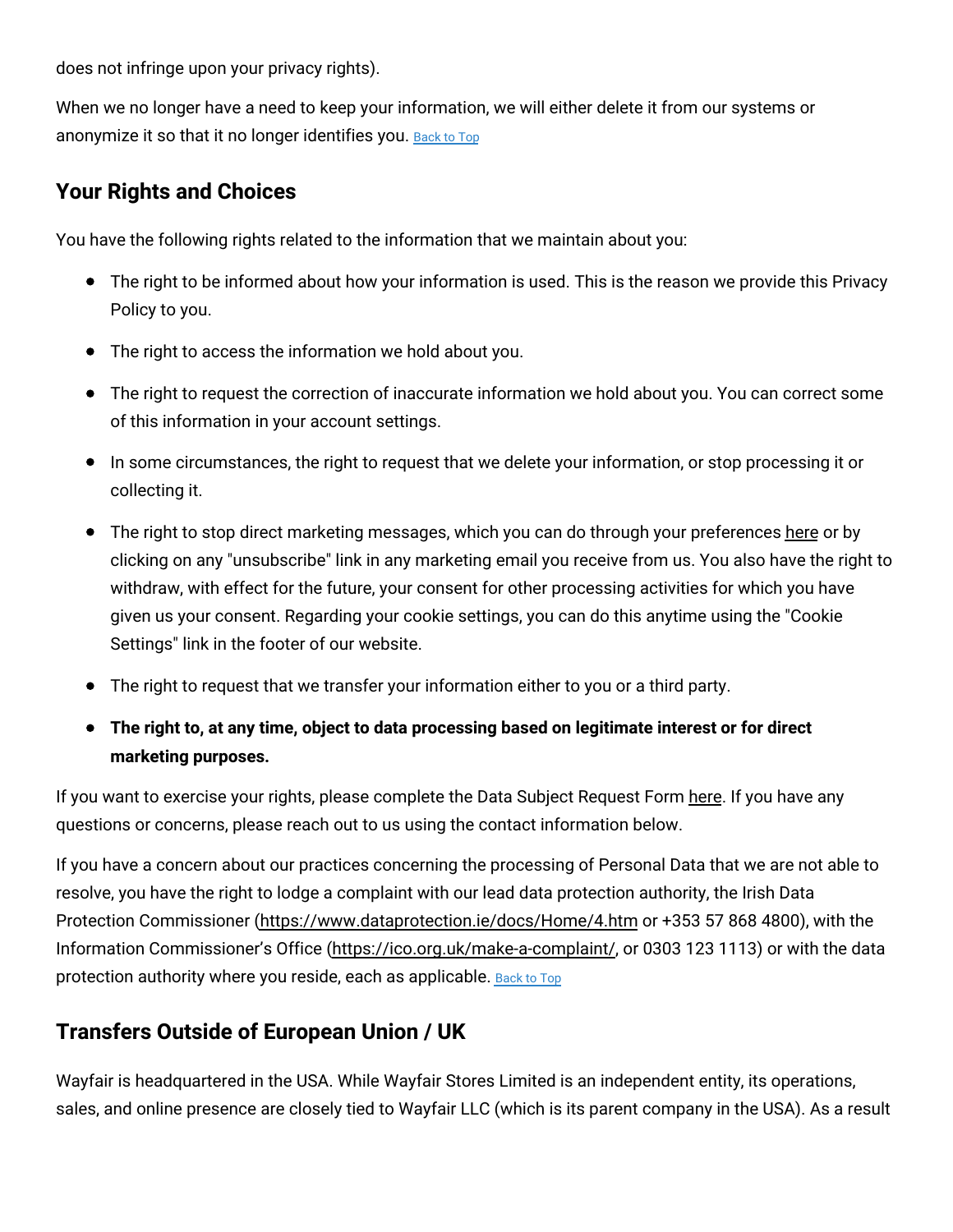of this relationship, your information will be transferred to the USA to be processed by Wayfair LLC.

Wayfair LLC is a data controller and has committed to complying with this Privacy Policy and applicable privacy laws with regard to information transferred from the European Union or UK. The USA does not have a decision of adequacy from the European Commission, meaning that the laws in the USA may not be as protective as the laws in the European Union or UK. Because of this, Wayfair has taken steps to protect your rights when your information is transferred to the USA through the use of the Standard Contractual Clauses. [Back](#top) to Top

# **Third Party Links**

We may provide links to third-party web sites that we do not own or control. We are not responsible for the information collection practices of these third-party websites and do not endorse such practices. We encourage you to review and understand the privacy practices of third-party websites before providing any information to or through them. [Back](#top) to Top

# **Children's Privacy**

The Site and the App are not directed to children under the age of 16, and we do not knowingly collect information from children under 16. If we learn that we have collected information from a child under 16, we will take steps to obtain the consent of that child's parent or guardian prior to processing that child's information any further. If do not obtain the parent or guardian's consent, we will delete the child's information from our systems. [Back](#top) to Top

# **Changes to this Privacy Policy**

We may change this Privacy Policy from time to time to reflect new ways that we process your information. If we make significant changes that affect your information, we will provide you notice of such changes through the Site, the App, by email, or some other means of contact. This notice will give you an opportunity to review the changes before we use your information in these different ways. [Back](#top) to Top

# **How to Contact Us / Data Protection Officer**

We always want to hear from our customers - especially with your questions, comments or concerns about our privacy practices. Please don't hesitate to contact our Data Protection Officer by sending us an email at [DataProtectionOfficer@wayfair.com](mailto:DataProtectionOfficer@wayfair.com) or writing us at:

Attn: Data Protection Officer Wayfair Stores Limited Wayfair House Tuam Road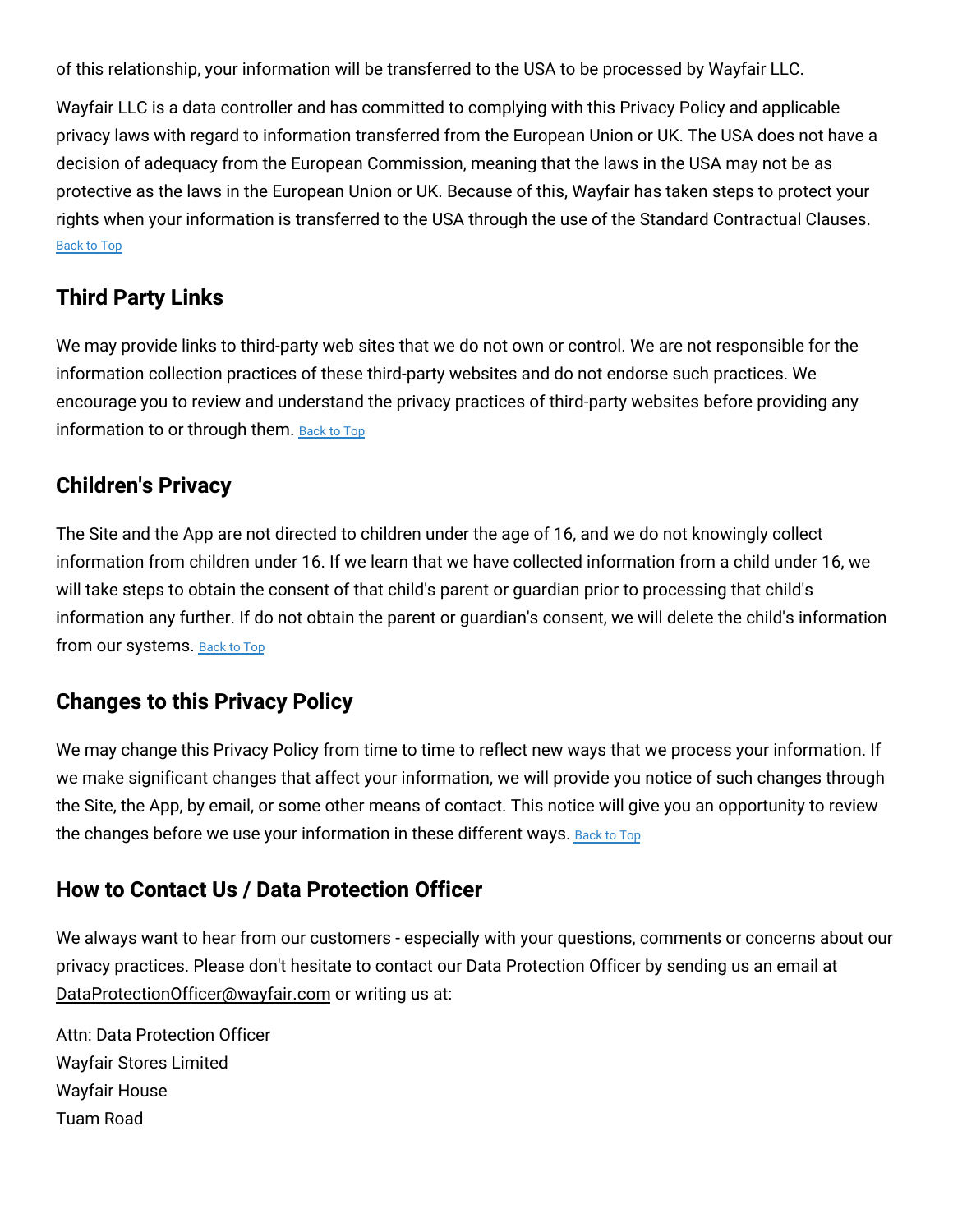Galway Co. Galway Ireland

[Back](#top) to Top

# Terms and Conditions of Use and Sale

#### Last Updated October 12, 2021

The following terms govern your use the website wayfair.co.uk (being the "Site").

PLEASE READ THE FOLLOWING TERMS OF USE AND SALE INCLUDING THE WARRANTIES AND DISCLAIMER SECTIONS CAREFULLY BEFORE USING THIS SITE AND/OR SUBMITTING AN ORDER. By using this Site and submitting an order, you agree to the following terms of use and sale (the "Terms of Use and Sale") and our [privacy](#privacy) policy. If you do not agree to these terms, you may not use this Site or submit an order. WAYFAIR STORES LIMITED ("Wayfair", "we" or "us") reserves the right to modify, alter, or update these Terms of Use and Sale from time to time. By accepting these Terms of Use and Sale, you agree to be bound by such modifications, alterations, or updates.

### **1. Terms of Use**

#### **General**

The information contained in this Site, including but not limited to the rules that govern the use of the Site, may be subject to change. The date of the latest change(s) to these Terms of Use and Sale is set out above at "Last Updated". Your use of the Site following any such change constitutes your agreement to follow and be bound by the rules, as changed. Any such change(s) will not affect the terms of sale applicable to orders accepted by us prior to the date of such change(s). [Back](#top) to Top

### **Copyright**

All Site design, text, graphics, and the selection and arrangement thereof are the property of WAYFAIR STORES LIMITED, all rights reserved, or in the case of product material, all text and graphics are copyright protected by the original owner, all rights reserved. Permission is granted to you to copy electronically and to print in hard copy portions of this Site for the sole purpose of using this Site as an information resource (or of ordering goods or services and using this Site as a shopping resource). Any other use of materials on this Site-including reproduction for purposes other than noted above, modification, distribution, or reproduction-without the prior written permission of WAYFAIR STORES LIMITED is strictly prohibited. [Back](#top) to Top

#### **Trademarks**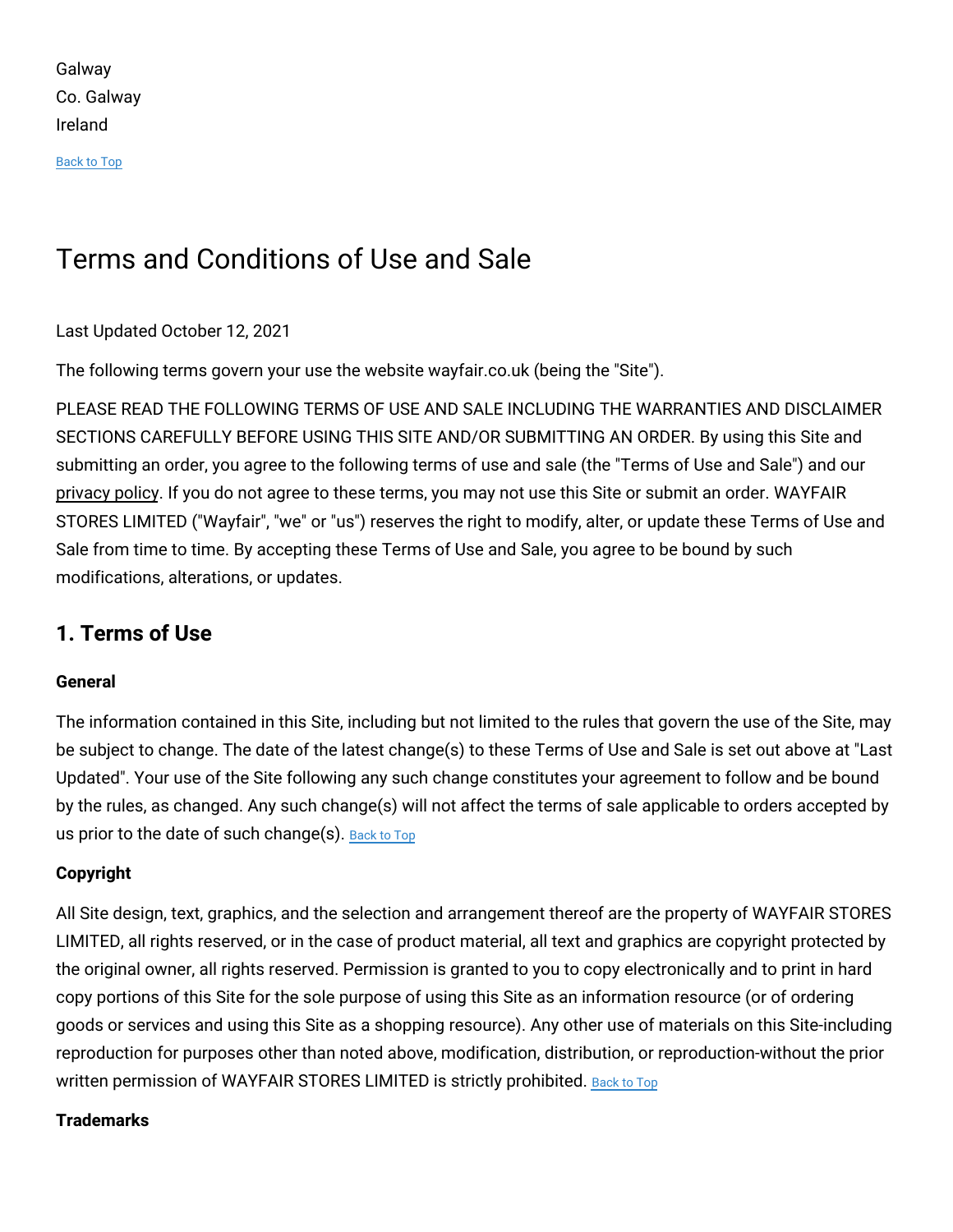The Wayfair.co.uk Site and Wayfair.co.uk mark and logo are service marks of WAYFAIR STORES LIMITED. All other trademarks, product names and company names or logos cited herein or on the Site are the property of their respective owners. [Back](#top) to Top

#### **Links to Other Web Sites**

We make no claim or representation, and accept no responsibility, regarding the quality, nature, or reliability of any external or third party sites accessible by hyperlinks from this Site, or any external or third party sites linking to this Site. [Back](#top) to Top

#### **User-Generated Content**

From time to time, the Sites permit the submission of content, such as comments, blogs and product reviews, generated by you and other users (**"User Content"**).

You are solely responsible for your own User Content and the consequences of posting or publishing it. Any User Content or other material, information or ideas that you submit to or post or publish on the Sites is nonconfidential and non-proprietary.

By submitting User Content, you represent and warrant to Wayfair that: (i) your User Content does not violate any copyright, trademark, trade secret, patent or other intellectual property right, any right of privacy or publicity of any third party or any applicable law, rule or regulation, (ii) you own or have the legal right to use and authorize Wayfair to use your User Content, including written consent to use of any product or the name, voice, likeness or any other applicable personal rights of each identifiable person featured or referenced in your User Content and (iii) your User Content does not violate Wayfair's Acceptable Use Policy set forth below.

As between you and Wayfair, you will retain all of your ownership rights in and to your User Content. By submitting User Content to Wayfair, you hereby grant to Wayfair a perpetual, worldwide, non-exclusive, irrevocable, royalty-free, sublicensable (through multiple tiers) and transferable right and license to use, reproduce, distribute, edit, modify, translate, reformat, prepare derivative works based upon, display publicly, perform publicly and otherwise exploit (including but not limited to over the Internet, broadcast television or any other uses or media) your User Content, in whole or in part, including future rights that Wayfair (or its successor) may otherwise become entitled to that do not yet exist, as well as new uses, media, means and forms of exploitation throughout the universe exploiting current or future technology yet to be developed. You also hereby grant each user of the Sites a non-exclusive license to access your User Content through the Sites and to use, access, watch, reproduce, distribute, transmit, forward, display and perform such User Content in whole or in part, to the extent permitted by the Sites under these Terms of Use.

Wayfair does not endorse any User Content or any opinion, recommendation, or advice expressed therein. Wayfair reserves the right but is not obligated to monitor User Content or other content sent to or through the Sites. Wayfair has the right to refuse, remove, edit or delete any User Content and/or to terminate any user's **access to the Sites for any reason.** Wayfair takes no responsibility for User Content. [Back](#top) to Top

**Social Media Tag Usage**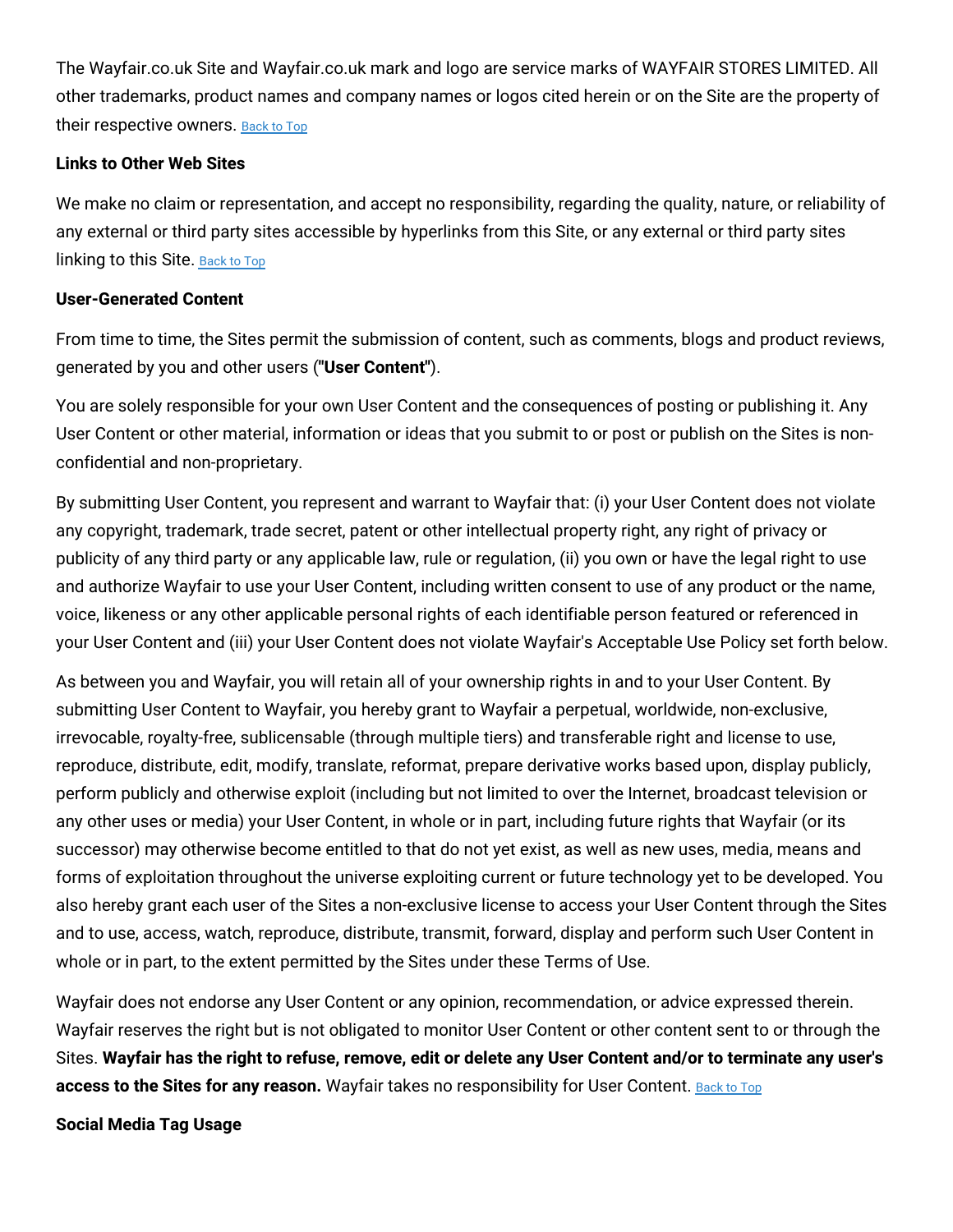BY USING #WAYFAIRATHOME, @WAYFAIR AND ANY OTHER SIMILAR SOCIAL MEDIA TAG IN ANY WAY RELATED TO ANY OF THE SITES, EACH USER AGREES TO PROVIDE WAYFAIR WITH AN UNRESTRICTED, IRREVOCABLE, ROYALTY-FREE, PERPETUAL, FULLY PAID-UP, TRANSFERABLE, WORLDWIDE LICENSE TO USE THE UPLOADED IMAGE(S) IN ANY AND ALL MARKETING MATERIALS, ON SPONSOR'S WEBSITES, AND THROUGH ALL SOCIAL MEDIA CHANNELS. EACH USER REPRESENTS AND WARRANTS THAT UPLOADED IMAGES DO NOT INFRINGE THE INTELLECTUAL PROPERTY RIGHTS OF ANY THIRD PARTY, INCLUDING, BUT NOT LIMITED TO, COPYRIGHTS AND TRADEMARK RIGHTS. [Back](#top) to Top

#### **Acceptable Use Policy**

By submitting User Content and otherwise using the Sites, you agree not to: (i) submit any User Content that is protected by or otherwise subject to any third party intellectual property or proprietary rights (including any privacy and publicity rights) unless you own or have permission from the rightful owner of such rights to post such User Content and to grant Wayfair all of the rights granted herein; (ii) upload, post, e-mail or otherwise transmit any content that is unlawful, harmful, threatening, abusive, harassing, tortious, defamatory, vulgar, obscene, libelous, hateful or racially, ethnically or otherwise objectionable; (iii) use the Sites to harm any person or entity, including Wayfair; (iv) impersonate any person or entity, including but not limited to, a representative of Wayfair, or falsely state or otherwise misrepresent your affiliation with a person or entity; (v) forge headers or otherwise manipulate identifiers in order to disguise the origin of any content transmitted to or through the Sites; (vi) upload, post, e-mail or otherwise transmit any unsolicited or unauthorized advertising, promotional materials, junk mail or any other form of solicitation; (vii) upload, post, e-mail or otherwise transmit any content that contains computer viruses or other computer code, files or programs that interrupt, destroy or limit the functionality of the Sites or any other computer software or hardware or telecommunications equipment; (viii) intentionally or unintentionally violate any applicable local, state, national or international laws, rules or regulations; (ix) collect, store or use personal information about other users of the Sites without their consent; (x) use the Sites (including through submission of User Content) to disparage or make unsubstantiated claims about any person, third party or its/their products or services; (y) use any of the Sites in any manner that could overburden or impair any of the Sites or the networks or systems connected to the Sites; and/or (z) use any device, software or instrumentality to interfere with the proper working of the Sites or disobey any requirements, procedures, policies or regulations of networks connected to the Sites.

You also agree that you will not violate or attempt to violate the security of the Sites. Violations of system or network security may result in civil or criminal liability. Wayfair reserves the right to investigate occurrences which may involve such violations and may involve and cooperate with, law enforcement authorities in prosecuting users who have participated in such violations. [Back](#top) to Top

#### **Warranties and Disclaimers: Use of this Site**

We intend for the information and data contained in the Site or provided via other channels, including but not limited to phone and email, to be accurate and reliable, however, since the information and data have been compiled from a variety of sources, it is provided "AS IS" and "AS AVAILABLE". You expressly agree that your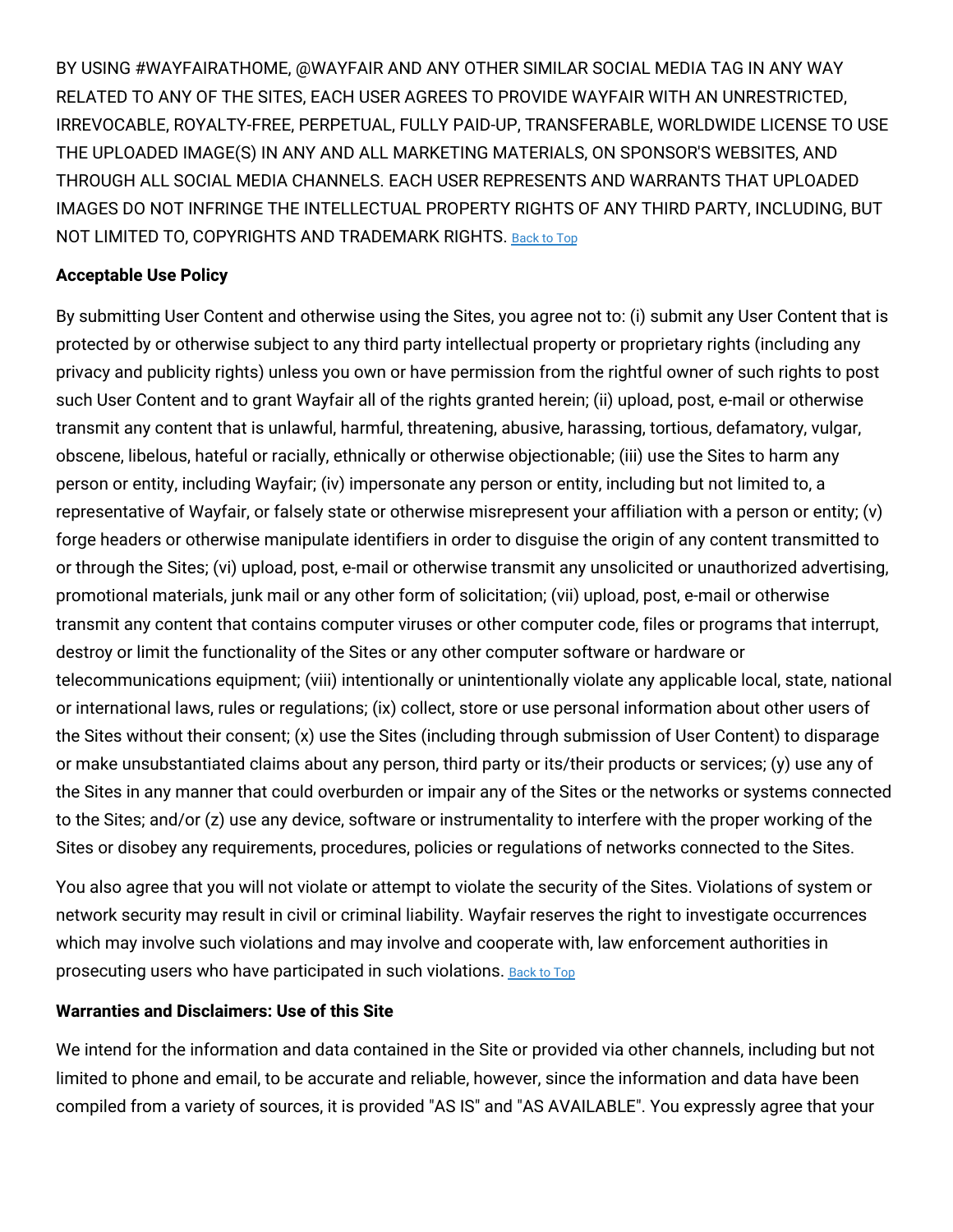use of this Site is at your sole risk. WE, SOLELY TO THE EXTENT THAT ANY SUCH WARRANTIES CAN BE EXCLUDED IN ACCORDANCE WITH APPLICABLE LAW, EXPRESSLY DISCLAIM ALL WARRANTIES AND/OR CONDITIONS, EXPRESS OR IMPLIED, RELATING TO AVAILABILITY OF THE SITE OR TO INFORMATION AND DATA CONTAINED IN OR REFERENCED BY THIS SITE, INCLUDING, BUT NOT LIMITED TO, IMPLIED WARRANTIES AND/OR CONDITIONS, NON-INFRINGEMENT, COMPATIBILITY, SECURITY, ACCURACY, CONDITIONS OF COMPLETENESS, OR ANY IMPLIED WARRANTY ARISING FROM COURSE OF DEALING OR USAGE OR TRADE. [Back](#top) to Top

### **Limitation of Liability: Use of this Site**

IN NO EVENT SHALL WE OR OUR OFFICERS, DIRECTORS, EMPLOYEES, AGENTS, SUCCESSORS, SUBSIDIARIES, DISTRIBUTORS, AFFILIATES OR THIRD PARTIES PROVIDING INFORMATION ON THIS SITE OR VIA OTHER CHANNELS, INCLUDING BUT NOT LIMITED TO PHONE AND EMAIL, BE LIABLE TO ANY USER OF THE SITE OR ANY OTHER PERSON OR ENTITY FOR ANY DIRECT, INDIRECT, SPECIAL, INCIDENTAL, PUNITIVE, CONSEQUENTIAL OR EXEMPLARY DAMAGES (INCLUDING, BUT NOT LIMITED TO, DAMAGES FOR LOSS OF PROFITS, LOSS OF DATA OR LOSS OF USE) ARISING OUT OF THE USE OR INABILITY TO USE THE SITE OR ANY INFORMATION CONTAINED THEREON, WHETHER BASED UPON WARRANTY, CONTRACT, TORT, OR OTHERWISE, EVEN IF WE HAVE BEEN ADVISED OF OR SHOULD HAVE KNOWN OF THE POSSIBILITY OF SUCH DAMAGES OR LOSSES, EXCEPT WHERE LIABILITY CANNOT BE EXCLUDED IN ACCORDANCE WITH APPLICABLE LAW.

NOTHING IN THESE TERMS OF USE SHALL EXCLUDE OR LIMIT LIABILITY FOR DEATH OR PERSONAL INJURY CAUSED BY NEGLIGENCE, OR FOR FRAUD OR FRAUDULENT MISREPRESENTATION.

You hereby acknowledge that the preceding paragraph shall apply to all information or data available from us through the Site or other channels. [Back](#top) to Top

### **Governing Law**

The Site is operated by us from our offices in Boston, Massachusetts, USA. These terms of use and any noncontractual obligations arising from them or in relation to them shall be governed and construed in accordance with the laws of England and Wales and you can bring legal proceedings in respect of any claim arising out of or in connection with these terms (including non-contractual disputes) in the English courts. If however, you live in Scotland, Northern Ireland or Ireland, you can also bring legal proceedings in Scotland, Northern Ireland or Ireland (as relevant).

We make no representation that the information in the Site is appropriate or available for use in other locations, and access to the Site from territories where the content of the Site may be illegal is prohibited. Those who choose to access the Site from other locations do so on their own initiative and are responsible for compliance with applicable local laws.

Use of this Site constitutes acceptance of our Terms of Use. Copyright 2002 – 2020, WAYFAIR STORES LIMITED. All rights reserved. [Back](#top) to Top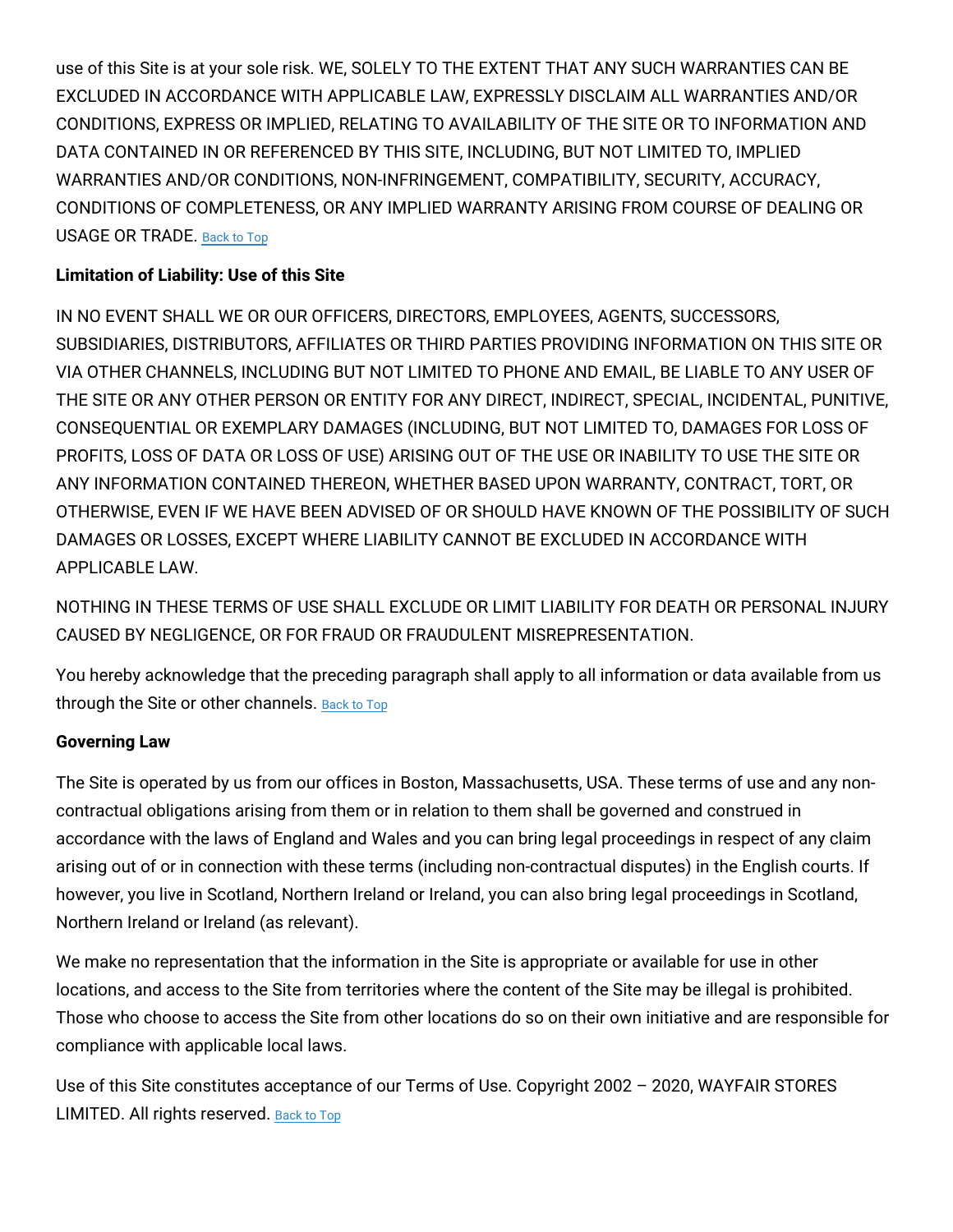# **2. Terms of Sale**

The following sets out the terms and conditions upon which we supply products to you. Where you are buying products as a consumer, nothing in these terms and conditions affects your legal rights, and we have a legal duty to supply products that conform to the contract between us. Further information regarding your legal rights can be found on the Citizens Advice website at [www.adviceguide.org.uk.](http://adviceguide.org.uk/)

### **Order Acceptance**

If we accept your order, we will send you a confirmation of this by email. The receipt of an email order confirmation by you constitutes our acceptance of an order and the conclusion of a contract between us to sell the goods you have ordered, subject to these terms (the "Contract"). You should retain that email for your records. Whereas, following such acceptance, we will always seek to meet the requirements of your order, there may be circumstances following confirmation where we are unable to ship products due to unavailability (of which we were not aware at the time of confirmation of the order). If that is the case, we will notify you as soon as possible and will refund the money for the unavailable products back onto your card or into your account. If the payment process has not begun at that time, the money for such products will not be taken out of your account or from your card. Our acceptance does not therefore guarantee and is subject to the availability of products following the receipt of the confirmation email by you. [Back](#top) to Top

#### **Our products**

Prices and availability of products on the Site are subject to change without notice. While we endeavour not to make any errors on the Site and to ensure that the descriptions, details and dimensions of our products, our prices and other information about us or our products, are accurate and up to date, errors can occur. Errors will be corrected when discovered, and we reserve the right to revoke any stated offer and to correct any errors, inaccuracies, or omissions (including after an order has been submitted). If we identify an error that materially impacts your confirmed order, we will notify you as soon as possible and will provide you with the option of cancelling your order in full or the part(s) of your order affected by the misinformation. If you make such a cancellation, the money for the cancelled part of your order will be refunded to your account or onto your card (or will not be taken at all if the payment process has not begun at that time). This in no way restricts or limits your ability to return the goods in line with our returns policy. [Back](#top) to Top

### **Prices and Payment**

The price of the product will be as shown on the order pages when you place your order. Payment for the product is required on dispatch. If items are shipped in instalments, payment may be taken in instalments as each is product is dispatched (but will not exceed the order total). Where payment has not been received, we are under no obligation to deliver the product to you. Our invoice(s) for the price of the products you purchase are set out in the email order confirmation we send to you. You can also review and print these invoices at any time by logging in to "My [Account"](https://www.wayfair.co.uk/v/account/welcome/show) section of the Site. You should retain copies of the invoices for your records. [Back](#top) to Top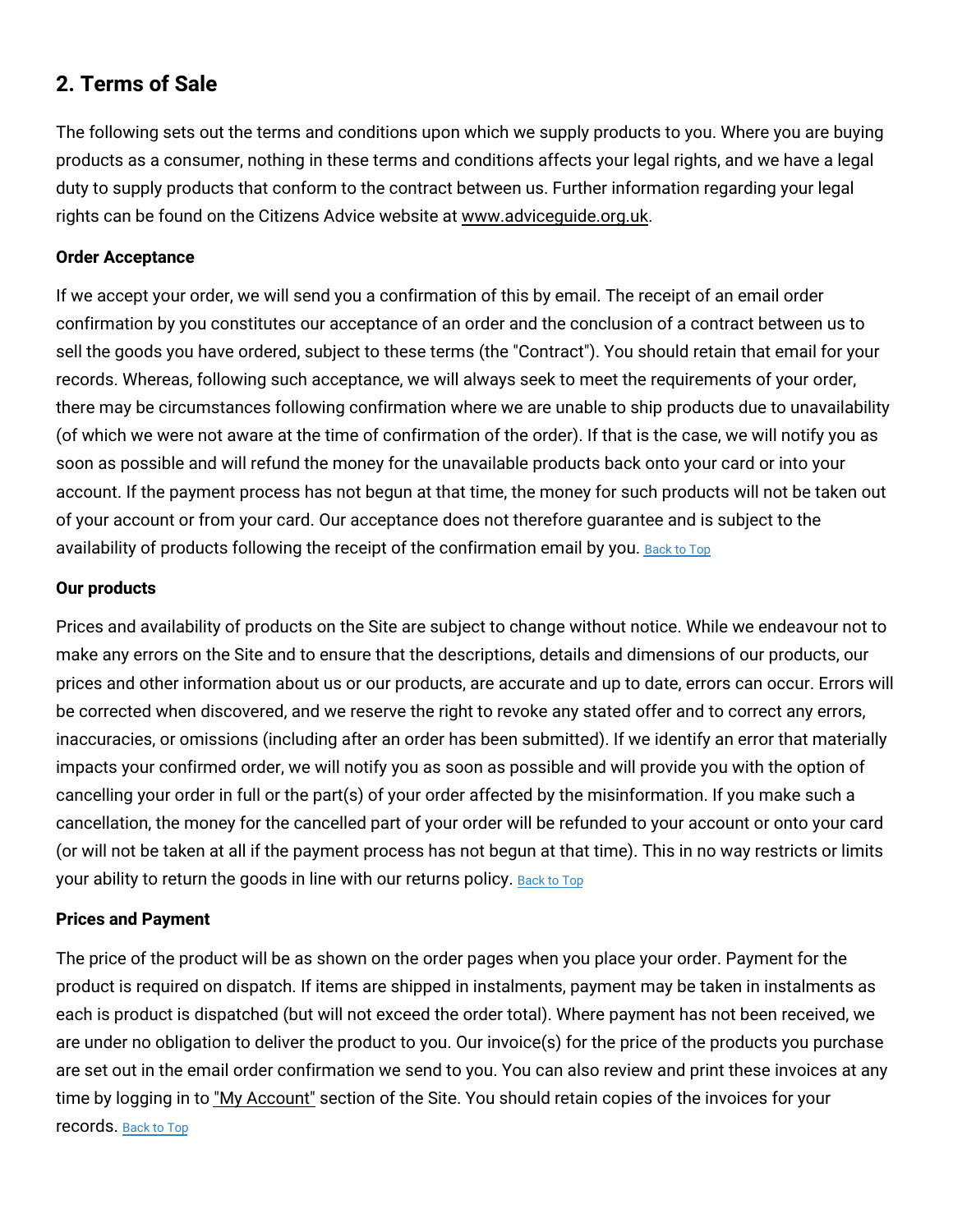### **Klarna Payment Options**

In cooperation with Klarna Bank AB (publ), Sveavägen 46, 111 34 Stockholm, Sweden, we offer you the following payment options. Payment is to be made to Klarna:

### **Pay Later (invoice 30 days)**

Pay in 30 days: The payment period is 30 days from shipment of the goods or tickets/ availability date of the service. You can find the complete terms and conditions for the this payment method in the United Kingdom is available [here.](https://cdn.klarna.com/1.0/shared/content/legal/terms/0/en_gb/pay_after_delivery)

### **Pay Later in 3 instalments**

Pay Later in 3 instalments: Pay later in 3 will allow you to spread the cost of your purchase over 3 equal payments. The payment for each instalment will automatically be collected from the debit or credit card you entered at checkout. Your first instalment will be collected when your order is confirmed by the merchant and instalments 2 and 3 are scheduled 30 and 60 days later, respectively. You can find the terms and conditions for Pay Later in 3 instalments [here.](https://cdn.klarna.com/1.0/shared/content/legal/terms/0/en_gb/slice_it_card)

#### **Slice it**

With the financing service from Klarna you can pay your purchase in flexible or fixed monthly instalments according to the conditions stated in the checkout. The instalment payment is due at the end of each month after submission of a separate monthly invoice by Klarna. Further information regarding Slice It including terms and conditions and Standard European Consumer Credit Information you can find [here.](https://cdn.klarna.com/1.0/shared/content/legal/terms/0/en_gb/account_agreement)

The payment methods Pay later and Slice It are only available in case of a positive credit assessment. For this purpose, during the order process and handling of your purchase, we forward your data for an address and credit check to Klarna. We can only offer you the payment methods available based on the result of the credit check. General information about Klarna and the user terms per country can be found on klarna.com. Your personal data is handled in accordance with applicable data protection law and in accordance with the information in Klarnas privacy statement. [Back](#top) to Top

### **Delivery**

Typical methods and costs of delivery are as shown [here](https://www.wayfair.co.uk/help/article/delivery_info) under the "Delivery Information" tab and are confirmed at checkout. We will give you an estimated date for delivery, and we will endeavour to deliver any products ordered within the estimated period and will deliver your order within 30 days of the Contract date unless otherwise agreed with you as stated in our email order confirmation (see Order Acceptance, above). Please note that some products require a signature as proof of delivery.

Delivery may be delayed due to circumstances outside of our control. If this occurs, we will notify you as soon as possible and take steps to minimise the effect of the delay. We shall have no liability for delays.

In the event of a failed delivery to you, our courier may re-attempt delivery, leave your delivery with a neighbour or in a safe place outside of your home or leave you a card or contact you to re-arrange delivery. In such event,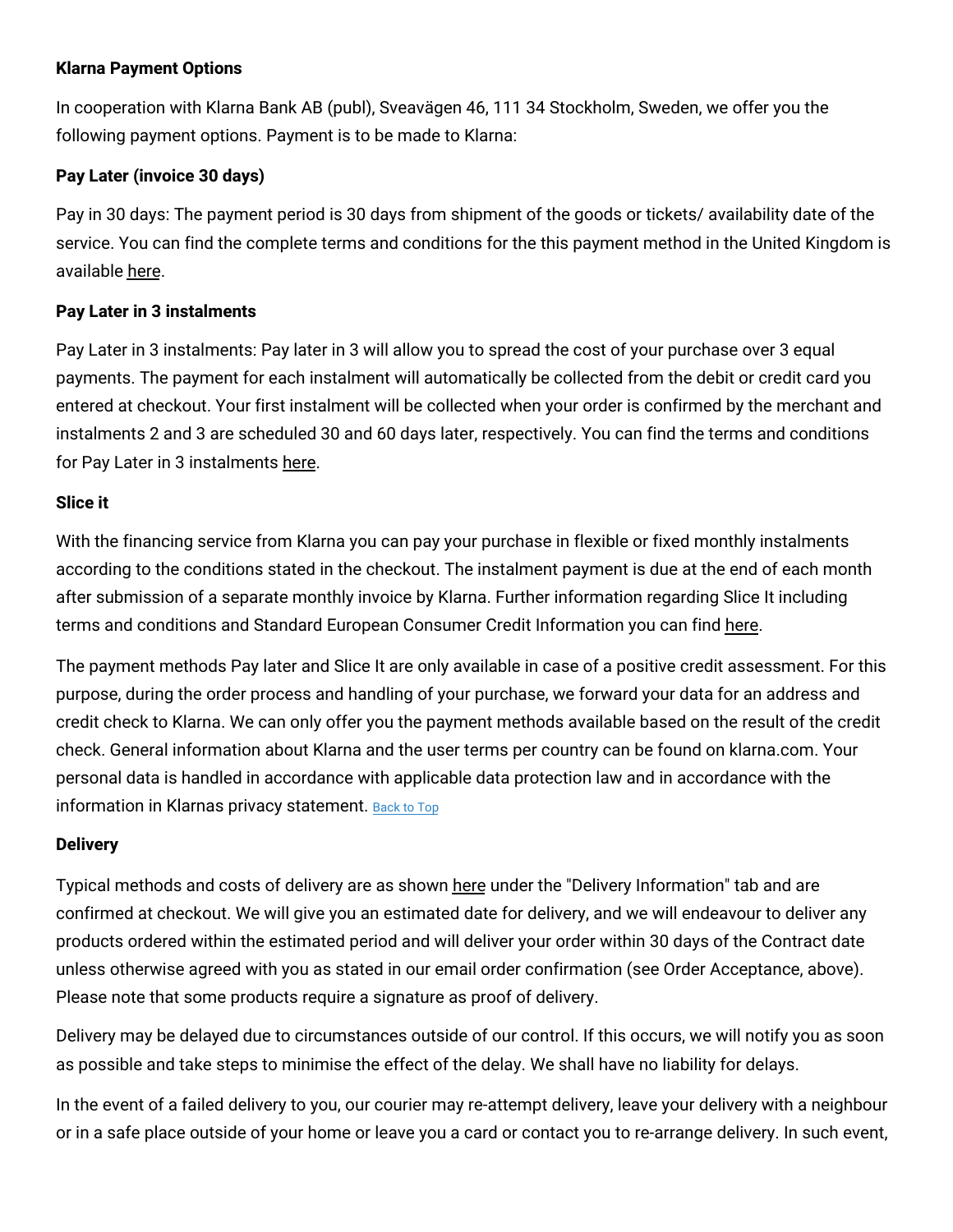we may charge you for storage costs and further delivery costs. If we are unable to contact you to re-arrange delivery, we may end the Contract. [Back](#top) to Top

### **Risk and Ownership**

You will be responsible for the products from the time we deliver the products to you at the stipulated delivery address. You will own a product once we have received payment in full for that product. [Back](#top) to Top

### **Right to Cancel**

You have certain rights to cancel your Contract as set out in our [Returns](https://www.wayfair.co.uk/help/article/return_policy) Policy. Your rights depend upon what you have bought, the reason for your return and when you decide to end the Contract. If you have taken advantage of any manufacturer's warranty applicable to the product you have bought you may have rights under that warranty which you should direct to the manufacturer.

Certain orders may constitute improper use of our Site and "Wayfair Rewards". We reserve the right, at our sole discretion, to refuse or cancel any Contract for any reason. Payment will not be taken, or will be refunded, for any refused orders. Your account, including Wayfair Rewards, may also be restricted or terminated for any reason, at our sole discretion, if you have breached these Terms of Use and Sale or any other policy or terms of use relating to the Site or if you have otherwise misused the Site. Verification of certain information may be required prior to the acceptance of any order. An order may not be accepted if such information is not forthcoming from you following such a request. [Back](#top) to Top

### **Warranties and Disclaimers: Sale of Goods**

We are under a legal duty to supply products that are in conformity with the Contract and, where you buy as a consumer, you have certain rights, including legal rights relating to faulty or misdescribed goods which apply in addition to our Returns Policy.

To the fullest extent permissible under applicable law, we disclaim any and all warranties of any kind, whether express or implied, in relation to the products. This does not affect your legal rights where you buy as a consumer, nor does it affect your rights to cancel any Contract under the Consumer Contracts (Information, Cancellation and Additional Charges) Regulations 2013. [Back](#top) to Top

### **Limitation of Liability: Sale of Goods**

We are only responsible for losses that are a natural, foreseeable consequence of our breach of these Terms of Sale. IN NO EVENT SHALL WE OR OUR OFFICERS, DIRECTORS, EMPLOYEES, AGENTS, SUCCESSORS, OR SUBSIDIARIES BE LIABLE TO YOU UNDER ANY CONTRACT FORMED UNDER THESE TERMS OF USE AND SALE:

1. WHERE YOU ARE A BUSINESS, TO ANY BUSINESS FOR ANY LOSS OF REVENUE, PROFITS, ANTICIPATED SAVINGS, GOODWILL OR BUSINESS OPPORTUNITY, OR ANY INJURY TO BUSINESS REPUTATION; OR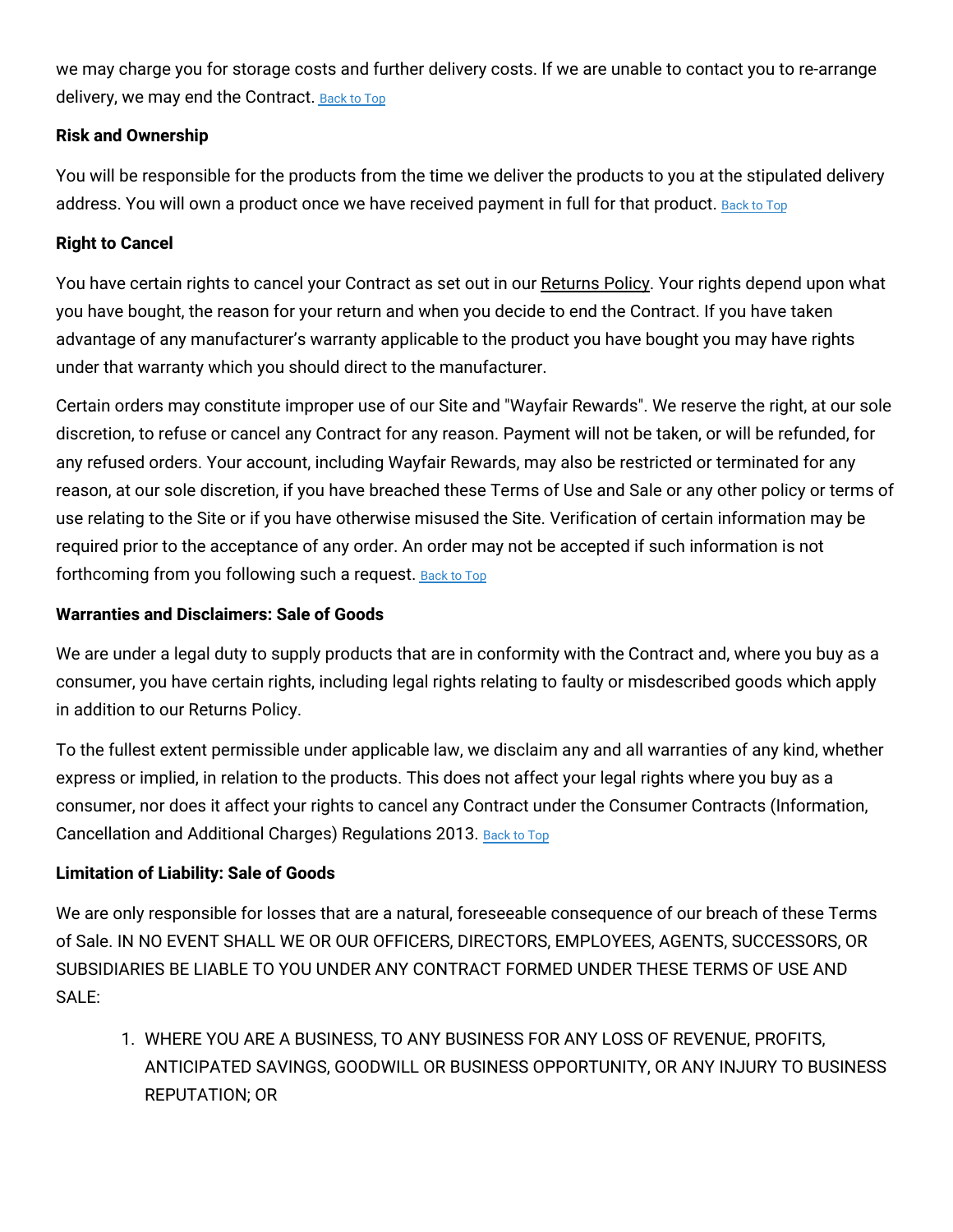2. ANY LOSSES THAT ARE NOT REASONABLY FORESEEABLE BY BOTH OF US AT THE TIME OF THE CONTRACT.

WHERE YOU BUY AS A CONSUMER, THESE TERMS OF USE AND SALE AND OUR RETURNS POLICY WILL NOT AFFECT YOUR RIGHTS UNDER LAW WHICH CANNOT BE OTHERWISE EXCLUDED. FOR MORE INFORMATION CONTACT YOUR LOCAL [CITIZENS](https://www.citizensadvice.org.uk/) ADVICE BUREAU.

NOTHING IN THESE TERMS OF SALE SHALL EXCLUDE OR LIMIT LIABILITY FOR DEATH OR PERSONAL INJURY CAUSED BY NEGLIGENCE, FOR FRAUD OR FRAUDULENT MISREPRESENTATION, OR FOR BREACH OF YOUR LEGAL RIGHTS IN RELATION TO THE PRODUCTS.

You hereby acknowledge that the preceding paragraph shall apply to all products or services you buy from us through the Site or other channels. [Back](#top) to Top

### **Disputes: Sale of Goods**

If you have any issue regarding a product or service you have bought from us, you can seek to settle the dispute out-of-court through an Alternative Dispute Resolution or Online Dispute Resolution (ADR / ODR) procedure. These procedures are an alternative to resolving disputes by arbitration or before a court and as such they are called Alternative Dispute Resolution (ADR). When they are carried out online, they are called Online Dispute Resolution (ODR).

Resolving disputes through ADR/ODR, in general, is easier, faster and less expensive than resolving disputes before a court. Under the EU-wide ODR Regulation, the European Commission has established a European Online Dispute Resolution platform (ODR platform). The ODR platform is a web-based platform that is specifically designed to help consumers who have bought goods or services online and subsequently have a problem with that online purchase. It allows you to submit your contractual dispute and conduct the ADR procedure online and in any of the 23 official languages of the European Union.

The ODR platform is accessible here: <https://ec.europa.eu/odr.> [Back](#top) to Top

### **Our Details**

Registered Name: WAYFAIR STORES LIMITED Registered at: WAYFAIR STORES LIMITED, Wayfair House, Tuam Road, Galway Co. Galway, Ireland Company Registration No.: 457604 VAT No: GB922944513 [Back](#top) to Top

### **Governing Law**

These Terms of Sale and any contractual or non-contractual obligations arising from them or in relation to them shall be governed and construed in accordance with the laws of England and Wales and you can bring legal proceedings in respect of any claim arising out of or in connection with these terms (including noncontractual disputes) in the English courts. If however, you live in Scotland, Northern Ireland or Ireland, you can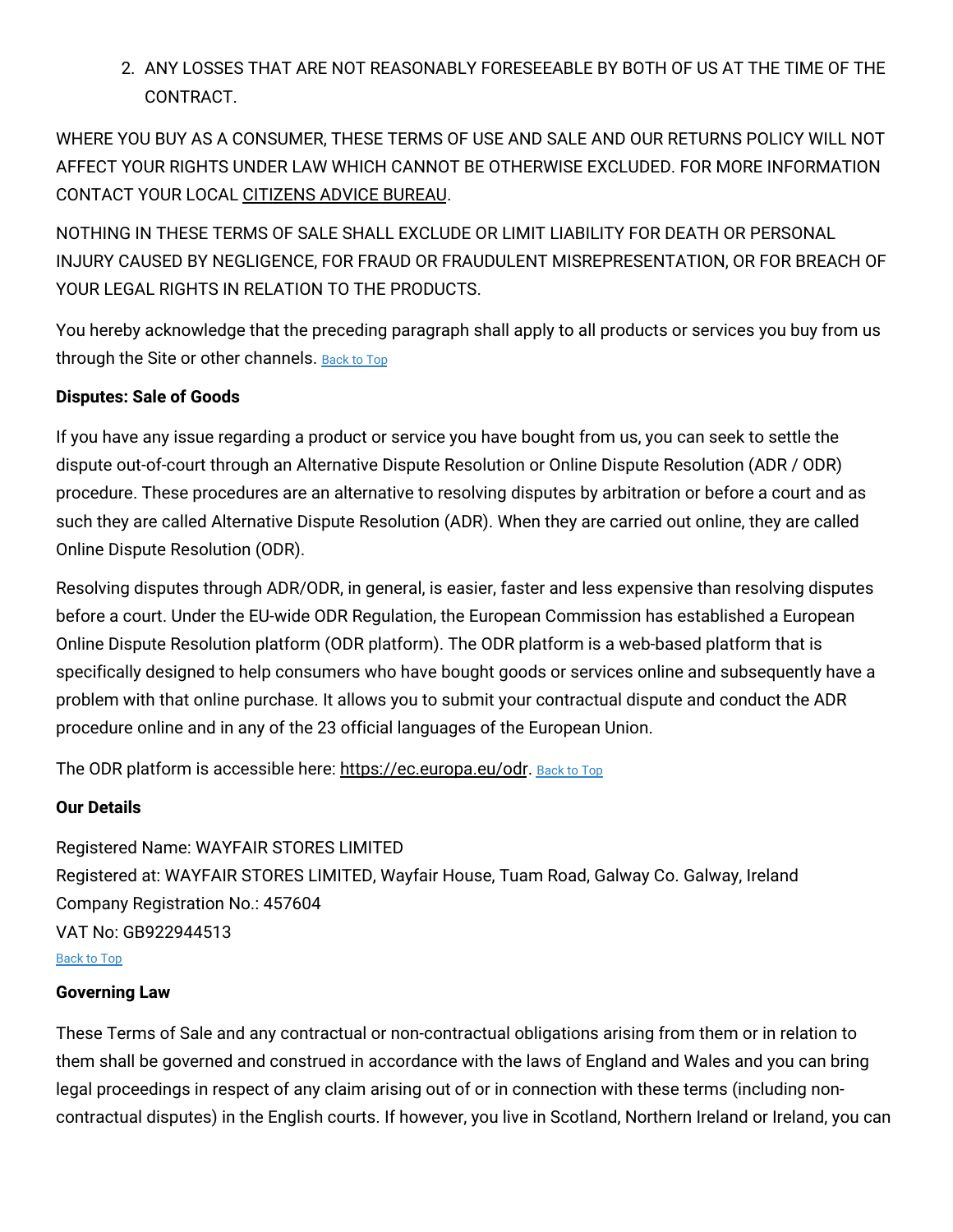# Home Services

#### Last Updated November 19, 2021

Assembly, installation, and professional services you purchase through the Site are referred to herein as **"Home Services"**. Home Services are provided by independent third-party service providers (**"Pros"**). The Pros are independent contractors and not employees of Wayfair. Wayfair does not provide the Home Services itself. Wayfair may arrange for the provision of Home Services with Pros directly, or through other parties that contract with Pros (**"Partners"**), such as We Are Mop! Limited (also operating as Handy). Wayfair may refer customer service requests regarding Home Services to the Partners. Wayfair makes no guarantee that it will be able to match you with a Pro. Scheduled Home Services dates and times are subject to change. Home Services will be performed in a good and workmanlike manner.

EXCEPT AS EXPRESSLY PROVIDED HEREIN, WAYFAIR MAKES NO REPRESENTATIONS OR WARRANTIES OF ANY KIND, EXPRESS OR IMPLIED, WITH RESPECT TO THE HOME SERVICES OR THE PROS. YOU AGREE THAT ALL HOME SERVICES ARE PROVIDED TO YOU ON AN "AS-IS" AND "AS AVAILABLE" BASIS. IN ADDITION TO THE LIMITATIONS OF LIABILITY SET FORTH ABOVE, YOU AGREE THAT WAYFAIR SHALL HAVE NO LIABILITY IN CONNECTION WITH THE HOME SERVICES, THAT WAYFAIR IS NOT RESPONSIBLE OR LIABLE FOR THE CONDUCT OF ANY PRO, AND THAT WAYFAIR WILL NOT BE LIABLE FOR ANY CLAIM, INJURY, DAMAGES, OR LOSSES OF ANY KIND ARISING FROM OR IN CONNECTION WITH THE HOME SERVICES.

Wayfair arranges for background checks on the Pros through third-party background check providers, or obtains contractual guarantees from Partners that Pros have been background checked. Regardless, you should exercise caution and common sense when interacting with Pros to protect your personal safety and property, just as you would when interacting with any person you do not know. You are responsible for verifying the identity of the Pro upon arrival. You are responsible for ensuring that the location where the Home Services are to be performed is safe and secure and that the Pro has free and clear access to such location.

You must be 18 years of age or older to purchase Home Services. You acknowledge and agree that you are solely responsible for your decisions relating to the Home Services. Either you or someone else 18 years of age or older authorized by you must be present at all times during the performance of the Home Services. You are responsible for inspecting the Home Services and signing any relevant forms. If you are not present during performance, the adult present must be authorized by you to inspect the Home Services and sign any required forms on your behalf. You agree that products assembled, installed or otherwise worked on or with by Pros (collectively, **"Products"**) are for home use only and not for commercial applications or use. You are responsible for designating the location where Pros assemble, install, and otherwise work on or with the Products. Wayfair, the Partners, and the Pros make no recommendation, representation, or warranty regarding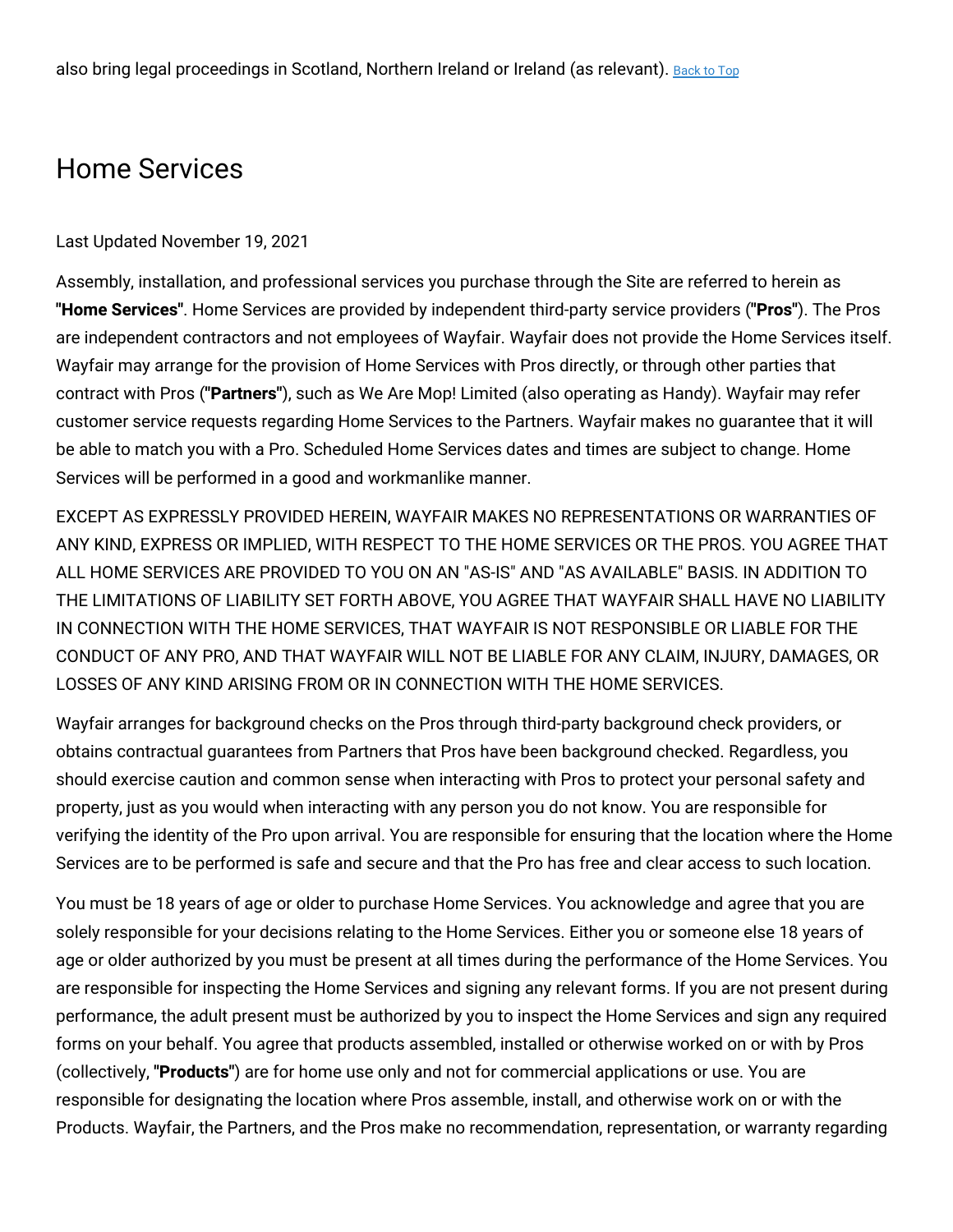the use or location of the Products, including the surface on which they are installed. You have not relied on any statement made by any of the foregoing parties in determining the use or location of the Products. You are responsible for obtaining any required approvals, permissions, permits, and variances necessary related to the Home Services. You assume all risk, including any risk of relocation or removal, arising from the use or location of the Products. You will follow all instructions and warnings relating to the Products and will ensure that all persons who use the Products do the same.

You shall indemnify, defend, and hold harmless Wayfair, the Partners, and the Pros, and each of their owners, affiliates, parents, subsidiaries, successors, assigns, officers, directors, agents, employees, attorneys, insurers, and representatives (each an **"Indemnified Party"**) from and against any and all claims, demands, causes of action, proceedings, losses, injury, damages, expenses, fines, penalties, and costs arising from or in connection with (i) the use and/or location of the Products; and (ii) your breach or violation of this Home Services Section. You hereby waive, release, covenant not to sue, and forever discharge each Indemnified Party from any and all debts, demands, actions, causes of action, suits, covenants, contracts, agreements, promises, torts, damages, claims, demands, losses, and liabilities whatsoever of any name and nature, both in law and in equity, which you now have, ever had, or may in the future have against any Indemnified Party arising from or in connection with (i) the use and/or location of the Products; and (ii) your breach or violation of, or failure to abide by, this Home Services Section. [Back](#top) to Top

# Wayfair Rewards Program Terms

The Wayfair Rewards Program (the "**Rewards Program**") is exclusively for users of the Site who have registered for the Rewards Program in accordance with the directions set forth below and on the Site. Rewards Pounds may be applied to future purchases at the Site in accordance with the terms set forth below and our Terms of Use. Enrollment in the Rewards Program is automatic with registration at the Site.

### **Membership Benefits**

|                             | <b>Rewards</b>                                                                                           |
|-----------------------------|----------------------------------------------------------------------------------------------------------|
| Rewards<br>Pounds<br>Earned | Members may earn specified "Rewards"<br>Pounds" from<br>a. Referral Program<br>b. Product Review Program |
| Redemption                  | Three months from the date on which                                                                      |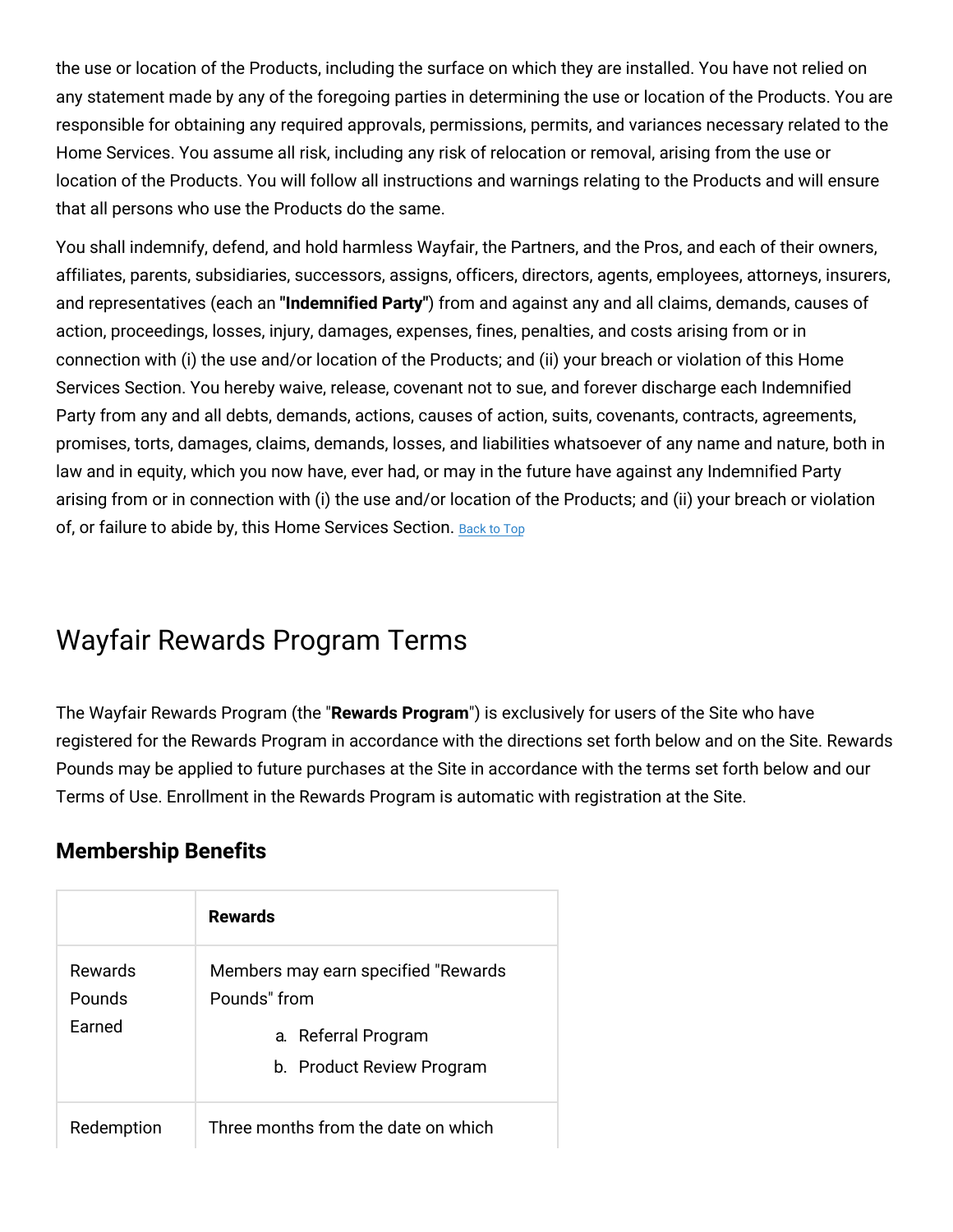| Period            | Rewards-eligible purchase is made |
|-------------------|-----------------------------------|
| Membership<br>Fee | <b>None</b>                       |

[Back](#top) to Top

## **Referral Program**

Wayfair's Referral Program is designed to reward existing members ("Sponsors") with Rewards Pounds for referring new members ("Recipients") to Wayfair. Sponsors can refer as many friends as he or she would like, but will only receive Rewards Pounds for up to 10 successful referrals per month. If a Recipient's qualifying order is cancelled, Rewards Pounds will be voided. Previous purchases are not eligible for Rewards Pounds and Rewards Pounds cannot be applied retroactively. Invitations must be sent to individual recipients. Any attempt to distribute in bulk is grounds for immediate termination of the Sponsor's account and deactivation of their personal referral link. Distribution of Rewards bonuses is subject to moderation in cases of suspected fraud. [Back](#top) to Top

### **Business and Trade Referral Program**

Sponsors will only receive their Rewards Pounds after their Recipient has used their unique promo code and their order has shipped. Sponsors will be notified by email when their Rewards Pounds are available for use. Rewards Pounds credited to Sponsors will only be valid for 90 days. If the Recipient does not use the unique promo code within 30 days, it will expire and no longer be valid. Previous purchases are not eligible for Rewards Pounds and Rewards Pounds cannot be applied retroactively. Orders containing Gift Certificate purchases are not eligible. Bulk distribution and distribution to strangers is prohibited. Violation of this is grounds for immediate termination of the Sponsor's account and deactivation of their personal referral link. Distribution of referral promo codes and Rewards Pounds is subject to moderation in cases of suspected fraud. [Back](#top) to Top

### **Product Reviews Program**

Wayfair's Product Review Program is designed to reward existing members for writing product reviews for products purchased on the Site. Members may be rewarded specified Rewards Pounds or may be offered other benefits for such reviews. [Back](#top) to Top

### **Redemption of Rewards Pounds**

Wayfair will post all earned Rewards Pounds on your account within a reasonable amount of time after the confirmed shipment of your qualifying purchase. Rewards Pounds can be only redeemed and applied as a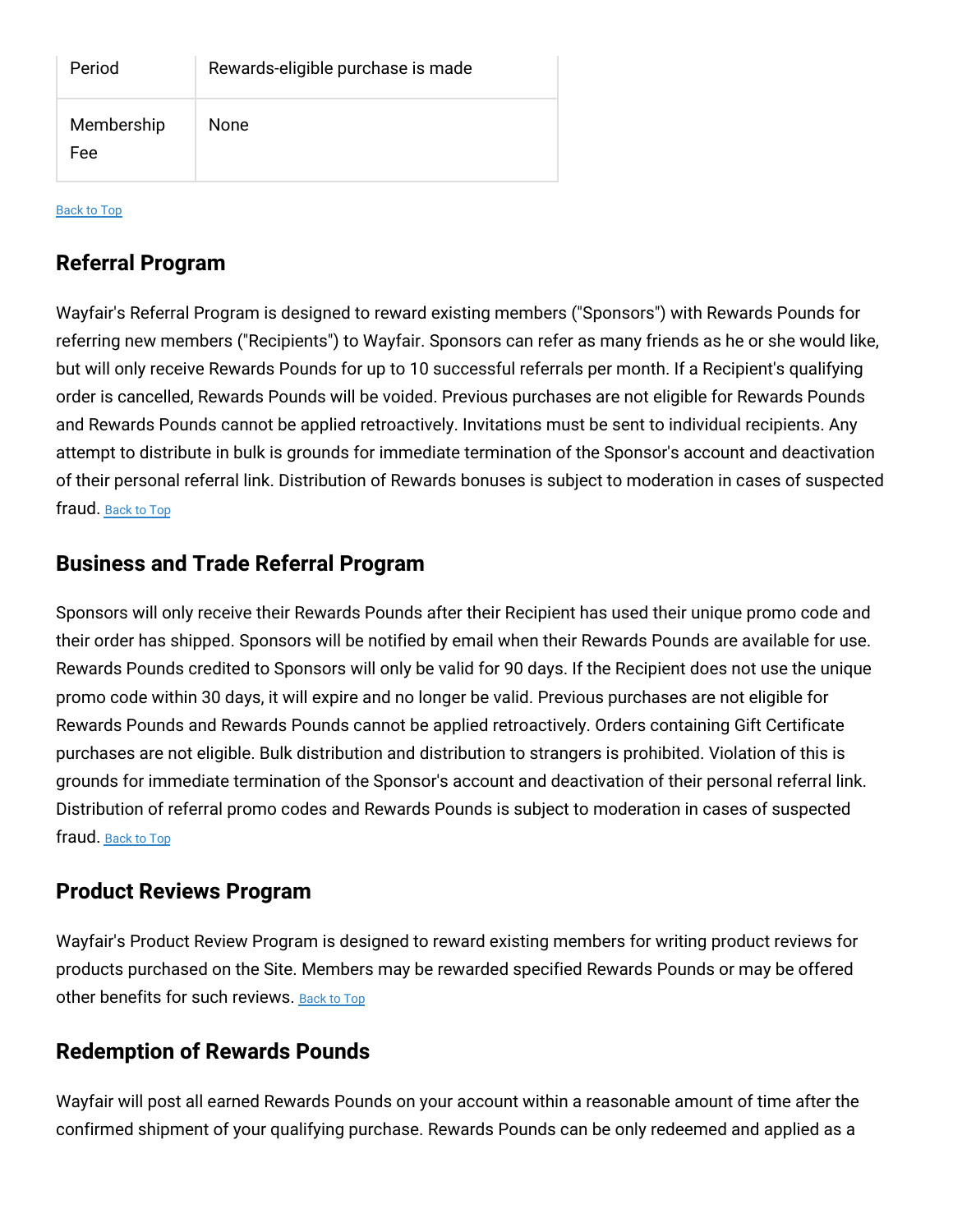credit against a purchase from one of our participating Sites. Rewards Pounds cannot be used to purchase gift cards, gift certificates, or manufacturer-excluded brands. Rewards Pounds are not redeemable for cash and cannot be returned for a cash refund, except to the extent required by law. Rewards Pounds will be automatically applied to your purchase at Checkout. If you do not wish to redeem Rewards Pounds at the time of purchase, select "Remove" at Checkout. Rewards Dollars may be combined with Wayfair promo codes, but not with any other Wayfair promotion, offer, or other discount. No credits or refunds will be issued for any reason after Rewards Pounds have been redeemed, including for unused Rewards Pounds, except as described in "Returns" below. Rewards Pounds can be used against product cost and shipping cost only. For orders with multiple items, Rewards Pounds will be applied across all items proportionally based on the pound amount. Wayfair may apply other restrictions to or terminate the Reward Program at any time. [Back](#top) to Top

### **Returns**

If you return an item that was purchased in whole or in part using Rewards Pounds, the return will be processed in accordance with Wayfair's return and exchange policy. If the return is accepted by Wayfair, the Rewards Pounds applicable to the returned item will be credited back to your account. [Back](#top) to Top

## **Rewards Pounds Balance**

You can check your Rewards Pounds balance at any time by logging in at "My Account". A valid email address and password are required to view the Rewards Pounds balance in your account. Wayfair is not liable for any failure, delay or error in crediting Rewards Pounds to an account. You are responsible for all activity occurring in or through your account, including the redemption of Rewards Pounds, whether or not the activity was authorized. [Back](#top) to Top

# **Expiration**

Rewards Pounds not used during the applicable Redemption Period will be forfeited. You may cancel Rewards Pounds by calling 0800 169 0423, but members recognized on the Site are unable to opt-out of the program. [Back](#top) to Top

# **Non-Transferability and Non-Aggregation of Rewards Pounds**

Rewards Pounds and any other right, obligation or benefit of the Rewards Program may not be transferred, assigned, sold, traded or bartered by any member or any other person without Wayfair's prior written consent, which Wayfair may withhold in its sole discretion, and any attempt to do any of the foregoing shall be null and void. In addition, Rewards Pounds are for the member's personal use only. Members may not aggregate Rewards Pounds from multiple accounts or use Rewards Pounds for the purpose of purchasing products at the Site on behalf of others or for the purpose of reselling such products to others. [Back](#top) to Top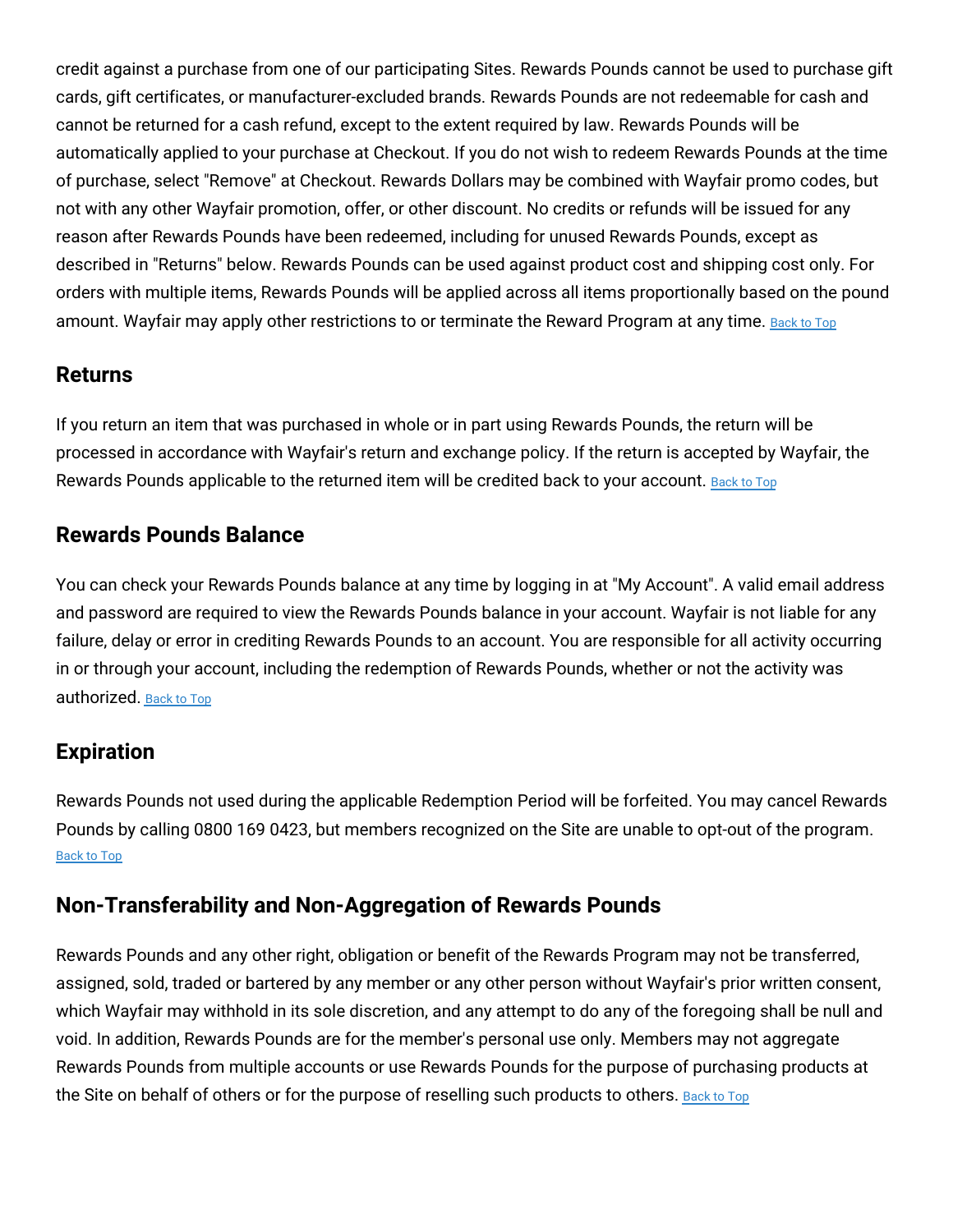# Wayfair.co.uk Gift Certificate Terms and Conditions

The following terms and conditions (the "Terms") apply to any Wayfair.co.uk electronic gift certificate originally purchased by you or someone on your behalf (the "gift certificate") through the Wayfair.co.uk web site. Gift certificates are issued by WAYFAIR STORES LIMITED (referred to hereinafter as either "Wayfair", "we", "us" or "our"). By purchasing a gift certificate, accepting and retaining a gift certificate, or using a gift certificate, you agree to these Terms.

- Gift cards are valid in the country and currency in which they were purchased. Gift cards purchased on Wayfair.com, AllModern.com, BirchLane.com, JossandMain.com, or Perigold.com can be used interchangeably. Gift cards purchased on Wayfair.ca can only be redeemed on Wayfair.ca. Gift cards purchased on Wayfair.co.uk can only be redeemed on Wayfair.co.uk. Gift cards purchased on Wayfair.de can only be redeemed on Wayfair.de.
- Gift certificates cannot be used to purchase gift certificates or gift cards.
- Gift certificates are not redeemable for cash and cannot be returned for a cash refund, except to the extent required by law.
- Gift cards are not re-sellable, and gift card orders cannot be cancelled, updated or refunded.
- E-gift cards may not be redeemable for up to 4 hours on weekdays, and up to 12 hours on weekends.
- Use of the gift certificate is limited to the amount of funds held on the gift certificate. The full amount of each purchase, including taxes, will be deducted from the funds held on the gift certificate, up to the total funds available on the gift certificate. Any unused balance will be placed in the recipient's gift certificate account and is not transferable. If you make a purchase and there are insufficient funds held on the gift certificate to cover that purchase, you must pay the difference by a valid credit card or debit card. To the extent permitted by law, the original expiration date will apply to any unused balance.
- The risk of loss and title for gift certificates pass to the purchaser upon our electronic transmission to the purchaser. We are not responsible for and will not replace lost or stolen gift certificates. Protect your gift certificate as if it were cash and safeguard the gift certificate from authorized use.
- Wayfair may provide gift certificate purchasers with information about the redemption status of gift certificates.
- Wayfair reserves the right to change these Terms from time to time in its discretion. Such revised terms will be effective as to any gift certificates purchased after the date said revised Terms are posted to the Wayfair web sites.
- Resale of a gift certificate or use for unauthorized advertising, marketing, sweepstakes or other